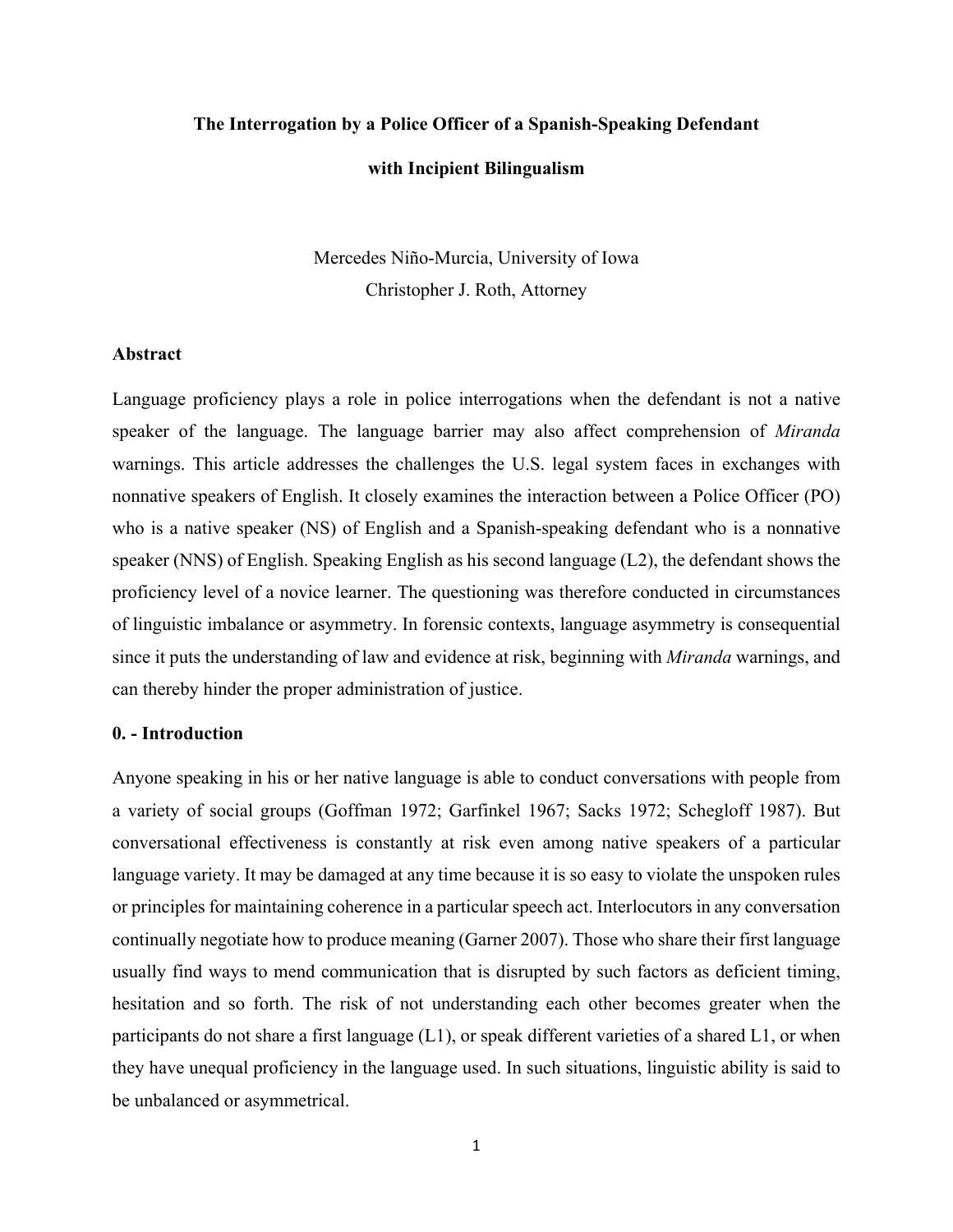This article analyzes the interaction between a Police Officer (PO) who is a native speaker (NS) of English and a nonnative speaker (NNS). Interaction with the defendant, whose first language is Spanish, during the interrogation showed how the lack of language symmetry impedes understanding and affects the production of coherent answers. It also affects comprehension of *Miranda* warnings because proficiency at a novice learner level, as measured by American Council on the Teaching of Foreign Languages (ACTFL) guidelines (standard scale used in academic placement and proficiency testing for job purposes), is not adequate for legal language. A translation of Miranda rights was provided but, as we will discuss below, it didn't seem to have achieved its objectives. The questioning was therefore conducted in circumstances of linguistic imbalance or linguistic asymmetry. There was no interpreter present and misunderstandings occurred throughout the entire interrogation session.

The case concerns a nonnative speaker of English who was interrogated by a police officer without a certified interpreter present. As Berk-Seligson (2009: 21-22) points out, when the defendant's English is not sufficient and the PO doesn't speak the language of the defendant, the administration of justice is more challenging if not problematic. Therefore, in 2000, President William Clinton issued an executive order (#13166): *Improving Access to Services by Persons with Limited English Proficiency*, known as the "DOJ LEP Guidance". It mandates that federal agencies must "assess and address the needs of otherwise eligible persons seeking access to federally conducted programs and activities who, due to Limited English proficiency, cannot fully and equally participate in or benefit from those programs and activities" (U.S. Department of Justice 2001:3, *Improving Access to Services by Persons with Limited English Proficiency*, cited by Berk-Seligson 2009:11).

However, how to implement the order in different situations was not specified then. In 2001, working on implementation of executive order 13166 (2000), the Civil Rights Commission sponsored a conference where the recommendation of establishing written and oral "uniform language initiatives" including "waivers and other law enforcement or detention related documents affecting important rights and privileges" was approved. There was discussion on how to offer oral interpretations, written translations, and outreach to persons of limited English proficiency (Berk-Seligson 2009:12).

It was apparent to the defendant's attorney that the defendant lacked a level of English comprehension and speaking ability sufficient to answer the officer's questions. To the attorney,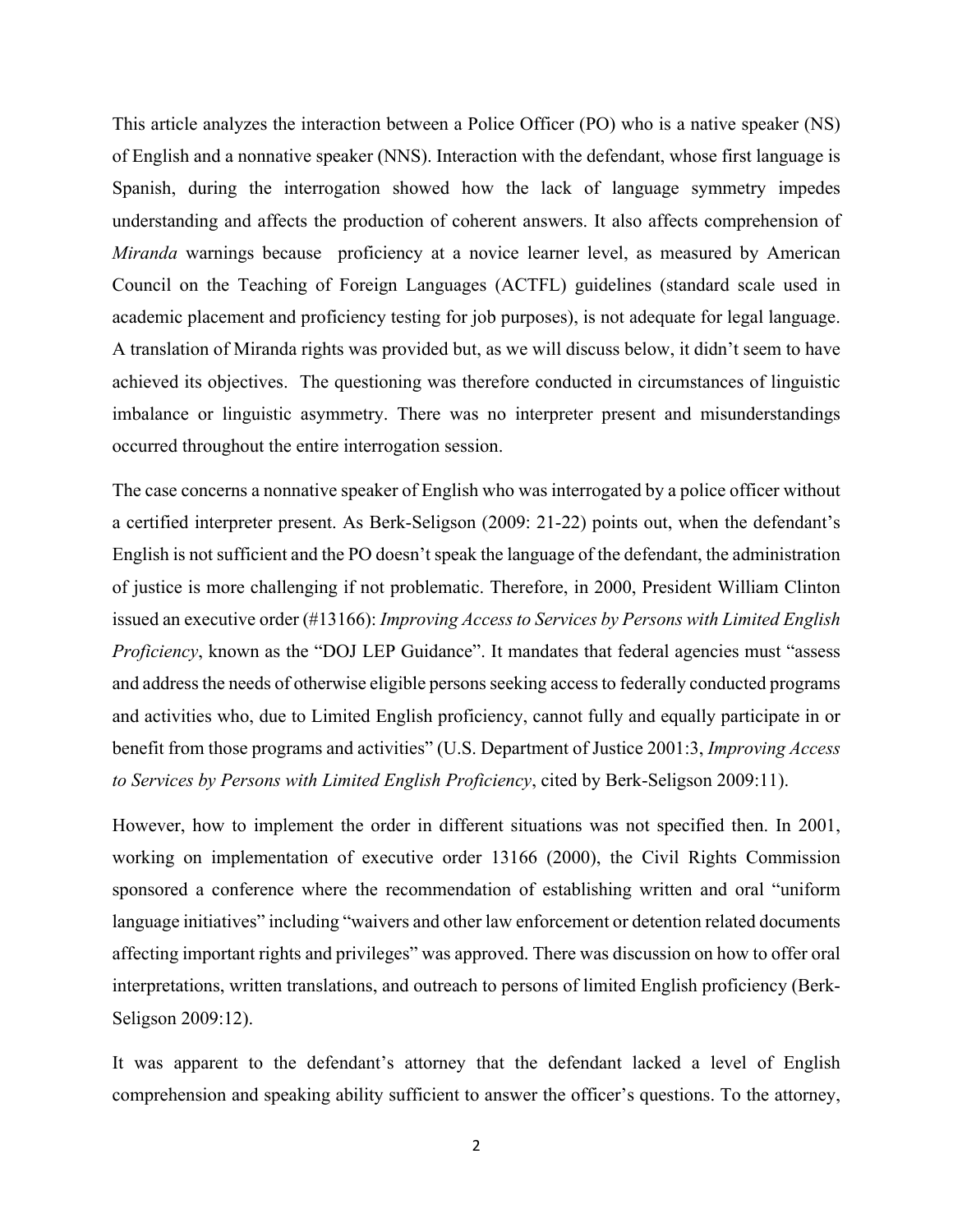the lack of understanding among the two parties was obvious and crucial for the process, even the effectiveness of the initial reading of the *Miranda* warnings was questionable. The attorney sought an expert opinion and requested the services of a linguist to assess his client's linguistic abilities. He also requested a professional assessment from an independent evaluator who teaches English.

Data for the present analysis comes from a video transcript of the police interrogation of the defendant lasting 52:33 minutes. The analytical framework that will be used is interactional sociolinguistics, with a specific focus on conversation analysis (CA) in institutional settings (Berk-Seligson 2002; 2009; Drew et al. 2001, Silverman 2001, Gumperz 2001). CA has developed a systematic methodology. Essential prerequisites for using CA in sociolinguistic research are: 1) a recording of good quality; 2) contextual information about the relationship of the participants, the time and place of the interaction, their knowledge of the language(s) in play, and anything else that could have bearing on the conversation; 3) an accurate and detailed transcription. We have met all of those prerequisites for our analysis.

The language barrier constitutes a serious impediment to the proper administration of justice to immigrants whose English proficiency is limited. We will discuss issues germane to the debate on language policy and minority-language speakers' rights in the United States, especially as they affect immigrants due to language barriers. While the modern U.S English-Only Movement (USEOM) promotes the use of English in all domains and among all ethnic groups living in the USA (Crawford 2000) other groups are working toward establishing equity when defendants are speakers of languages other than English. The topic of language speakers' rights is being discussed actively in the media and in scholarly research. National Public Radio (NPR) ran a segment entitled "Lawyers Push for Spanish-Language Miranda Warnings" on August  $13<sup>th</sup>$ , 2016. Alex Acosta, chair of the American Bar Association's Special Committee on Hispanic Legal Rights and Responsibilities, pointed out during an interview by Allison Aubrey that an official translation of *Miranda* rights into Spanish is urgently needed (08/13/16) to ensure total comprehension of the text. Translations currently provided are not consistent and not intelligible to speakers of all Spanish dialects.

In addition, the case shows how linguistic asymmetry prevents the police officer and the defendant from jointly construct meaning. In many instances they fail to understand each other. This analysis takes into account not just grammar rules but social "moves" like turn-taking, body language, and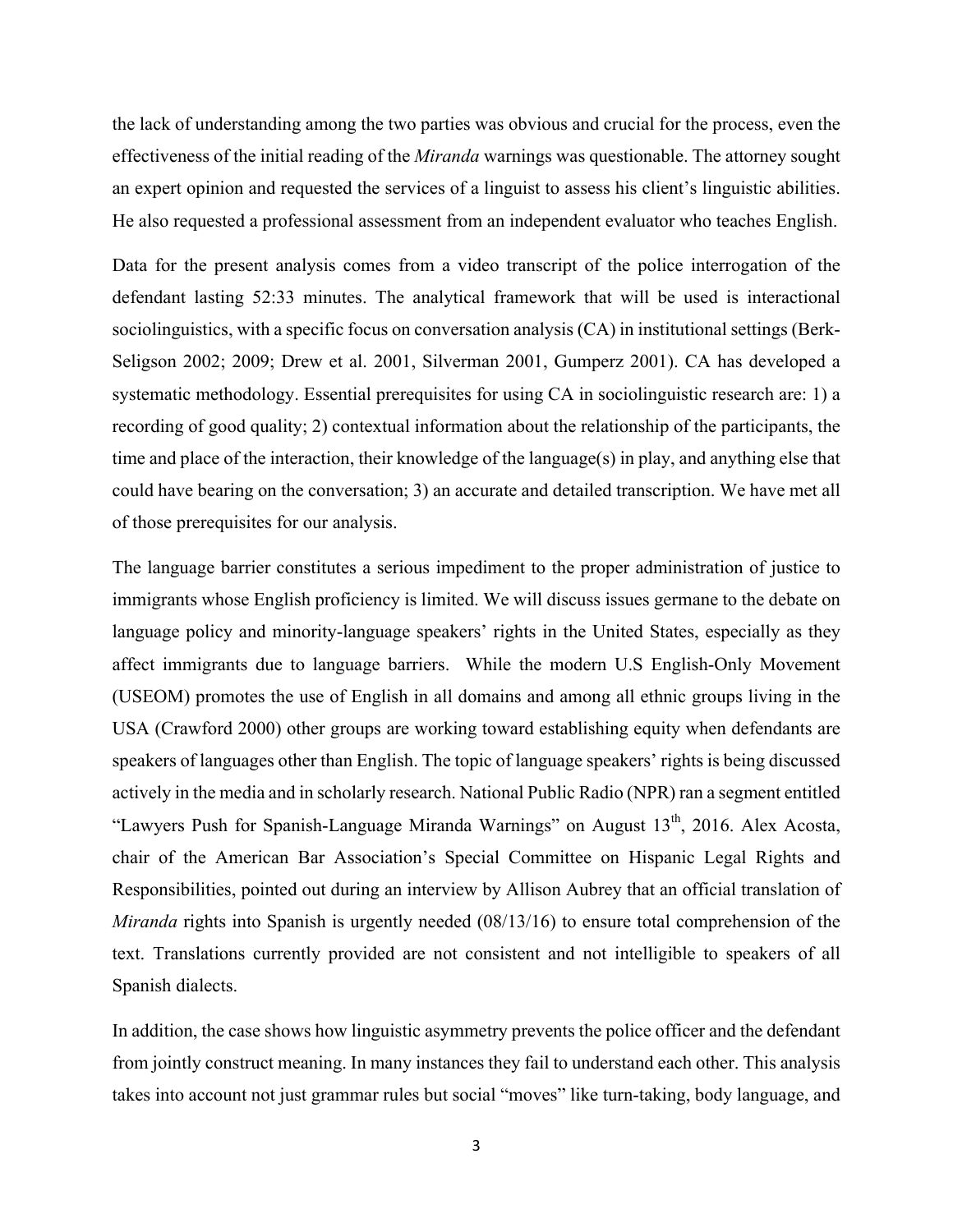a range of emotions marked by tone or hesitation. Asymmetrical power relations increase the constraints speakers feel and affect communicative effectiveness. We will concentrate on explaining communicative results in terms of the speaker's own understanding of the verbal task at hand due to his limited proficiency in English.

## **1. - Theoretical framework**

There is a growing body of conversation and discourse analytic work done inside the justice system. One major preoccupation is linguistic asymmetry (situations where speakers have unequal power due, among other factors, to unequal command of the linguistic code the setting requires), police interrogations being a crucial instance (Berk-Seligson 2009; Benneworth-Gray 2014; Holt, E. and A. Johnson 2013; Heydon 2005). In forensic contexts, language symmetry (or asymmetry) is consequential. Typically, institutional interaction is inherently asymmetrical "since power and control are located in the institutional participant, rather than being equally distributed" (Coulthard, M. and A. Johnson 2007). It can acquire an additional and non-legitimate increment of asymmetry when the institutional participant is the only one with high competence in the legalnorm form of language as well as cultural competence. This analytic tool has also been used in health-care settings (Drew et al. 2001), in psychological counselling (Silverman 2001), in classroom and school settings (Mehan 2001), in interethnic communication (Gumperz 2001), in political discourse on ethnic affairs (Van Dijk 2001), and in other institutional domains. As Yates (2001:83) points out "Conversation Analysis has become the most dominant sociological approach to the study of discourse as social interaction."

In any conversation, construction and negotiation of meaning among participants is affected by power, social status, symmetrical or asymmetrical personal relations, and by their respective levels of language proficiency in the language of the exchange. Those factors have greater weight when the participants are not both native speakers of the language in use. Interrogation by police is an asymmetrical framework even if everyone speaks the same language. Therefore, if the exchange is between a native speaker of English and a defendant with limited proficiency, interpreters should always be present.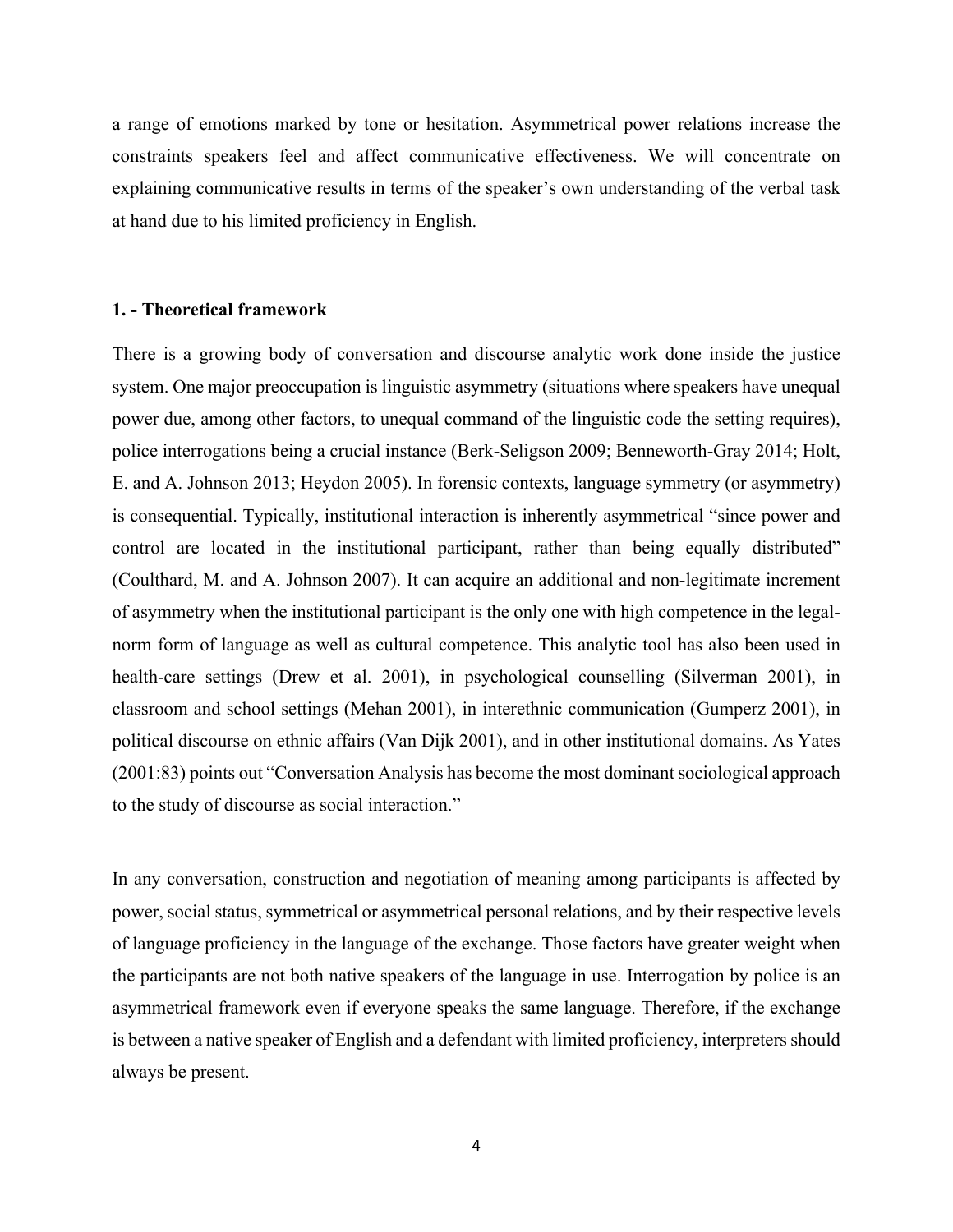#### **2. - Data**

The data set comprised of one police interview of a male defendant suspected of sexual offenses against a female child. The alleged victim is 13 years old. There are two recorded tapes but only one is analyzed here. It lasts 52.33 minutes. The interview was transcribed in its entirety and completely anonymized. All of the names and locations that could be attributed to individuals were replaced with a generic label about the missing detail (e.g. 'name', 'place name', 'addresses). The interrogation was transcribed in a system internationally recognized as a protocol for close rendition of linguistic exchange. It is a "broad" transcription in sociolinguistic typology (as opposed to a "narrow" transcription, meaning one that itemizes fine phonetic details such as the length of vowels, syllables and pauses). A broad transcription captures the main features of the production of the interaction. For example, when intonation is marked with a certain graphic symbol in a broad transcription, it means the emphasis on a particular syllable adds a meaningful element relevant to the understandings exchanged or the behavior of the participants.

In the present case, the interaction is between a Police Officer (PO) who is a native speaker of English and a nonnative defendant whose first language is Spanish (NNS). Speaking English as his second language (L2) he shows the proficiency of a novice learner. In the recording, the PO speaks short sentences in Spanish, transcribed in *italics* and *bold face*. These indicate some degree of second language familiarity with Spanish but fall short of providing evidence that he has conversational command of Spanish. The questioning was therefore conducted in circumstances of linguistic imbalance.

The video was transcribed as accurately as possible. Segments of the interaction that were not clearly audible or intelligible to the transcriber are marked with an underline \_\_\_ to indicate a gap in the transcription (See conventions list below). Gaps are due in part to the position of the microphone. The police officer (PO) is better positioned for recording than the defendant. Additionally, because the PO is aware of the recording process and of the defendant's NNS status, it can be reasonably inferred that he articulates his questions and comments for maximum audibility / intelligibility. The PO's verbal expressions are easily understood. The defendant's responses are not always clearly comprehensible. The defendant appears nervous and seems timid, and most relevantly, he possesses limited proficiency in English.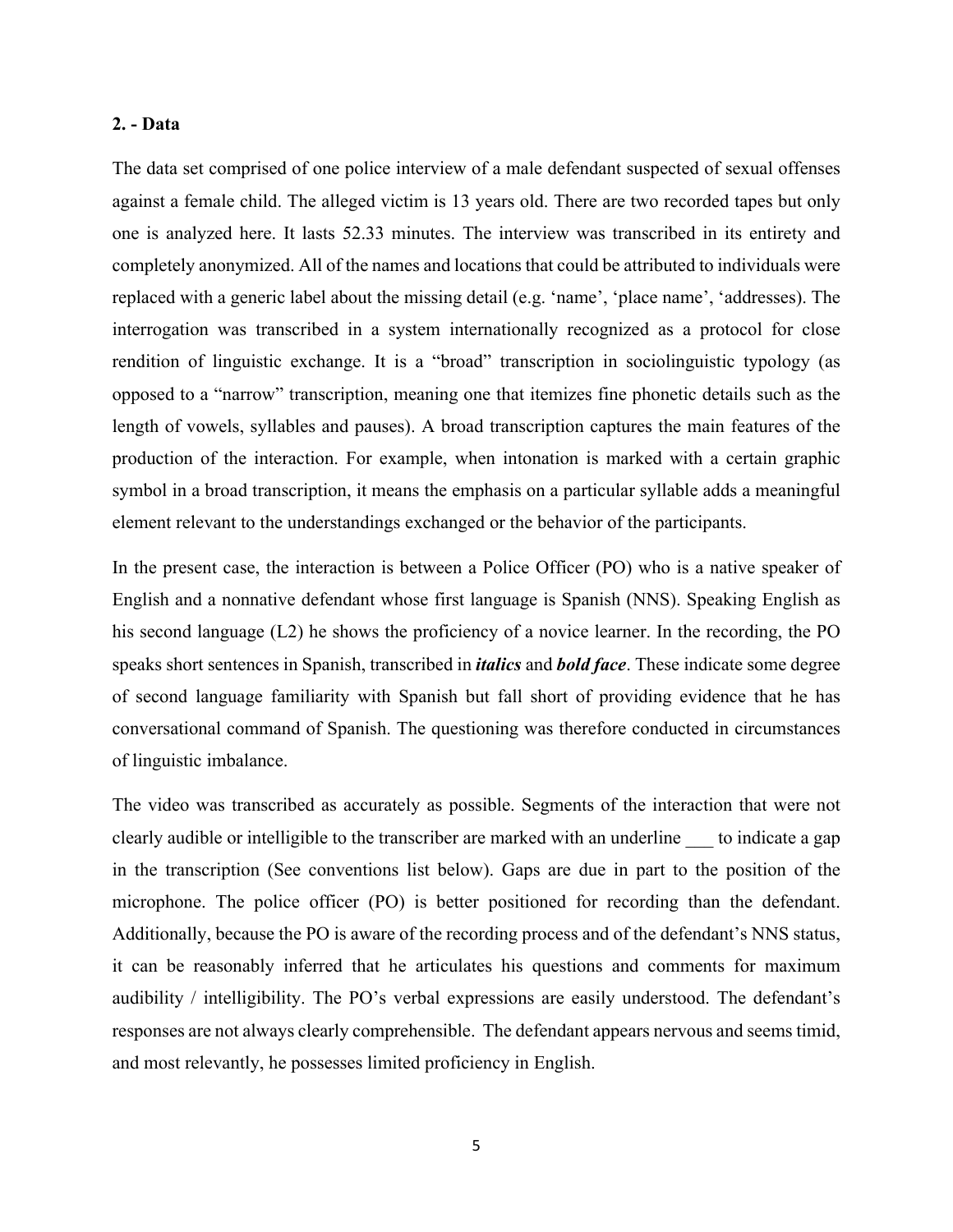Excerpts of the interrogation when cited are identified by a numbered-line citation to the entire transcription.

#### **3. - Reading** *Miranda* **rights to nonnative speakers of English**

Language access policies relate to both protective rights against discrimination and rights to services, legal and otherwise. Generally, every person, immigrant or citizen has a right against self-incrimination, or a right not to say something to police that may implicate that person in a crime (U.S. Constitution,  $5<sup>th</sup>$  Amendment). Sometimes the police violate this right, and interrogate someone in a way designed to elicit statements that the person otherwise would not have given. Other times, for immigrants whose first language is not English, comprehension is difficult. As has been aptly demonstrated (Pavlenko 2008), the text of *Miranda* warnings is difficult even for defendants with high levels of English proficiency.

The best-known way to discern a procedural violation is to look at whether the police read a person their rights before conducting a custodial interrogation. These rights have become known as *Miranda* rights, stemming from a 1966 United States Supreme Court case, *Miranda v. Arizona*. 384 U.S. 436, 86 S.Ct. 1602, 16 L.Ed.2d 694 (1966). The Court was concerned with the policedominated atmosphere that is usually present in interrogations, and the "evils it can bring." (*Miranda* at 456).= The police must read out some version of the following before questioning a person in their custody: 1) You have the right to remain silent; 2) Anything you say can and will be held against you in a court of law; 3) You have the right to have an attorney; 4) If you cannot afford an attorney one may be provided for you; 5) Knowing all these rights, do you still wish to talk to me today? (*Miranda* at 468). The *Miranda* rights do not have to be conveyed exactly as written by the Supreme Court, but must be said in a way that is "clear and not susceptible to equivocation" and provide "meaningful advice to the unlettered and unlearned in language which he can comprehend and on which he can knowingly act." *United States v. Perez-Lopez*, 348 F.3d 839, 848 (9th Cir. 2003).

The court also ruled that the defendant may waive his or her rights, provided the waiver is *knowing, voluntary and intelligent.* Factors for evaluating the waiver by these criteria include whether the interrogated was in custody, his/her age, his/her intelligence, whether he/she has prior experience with the police (and as such, the *Miranda* procedure), as well as background, conduct, literacy,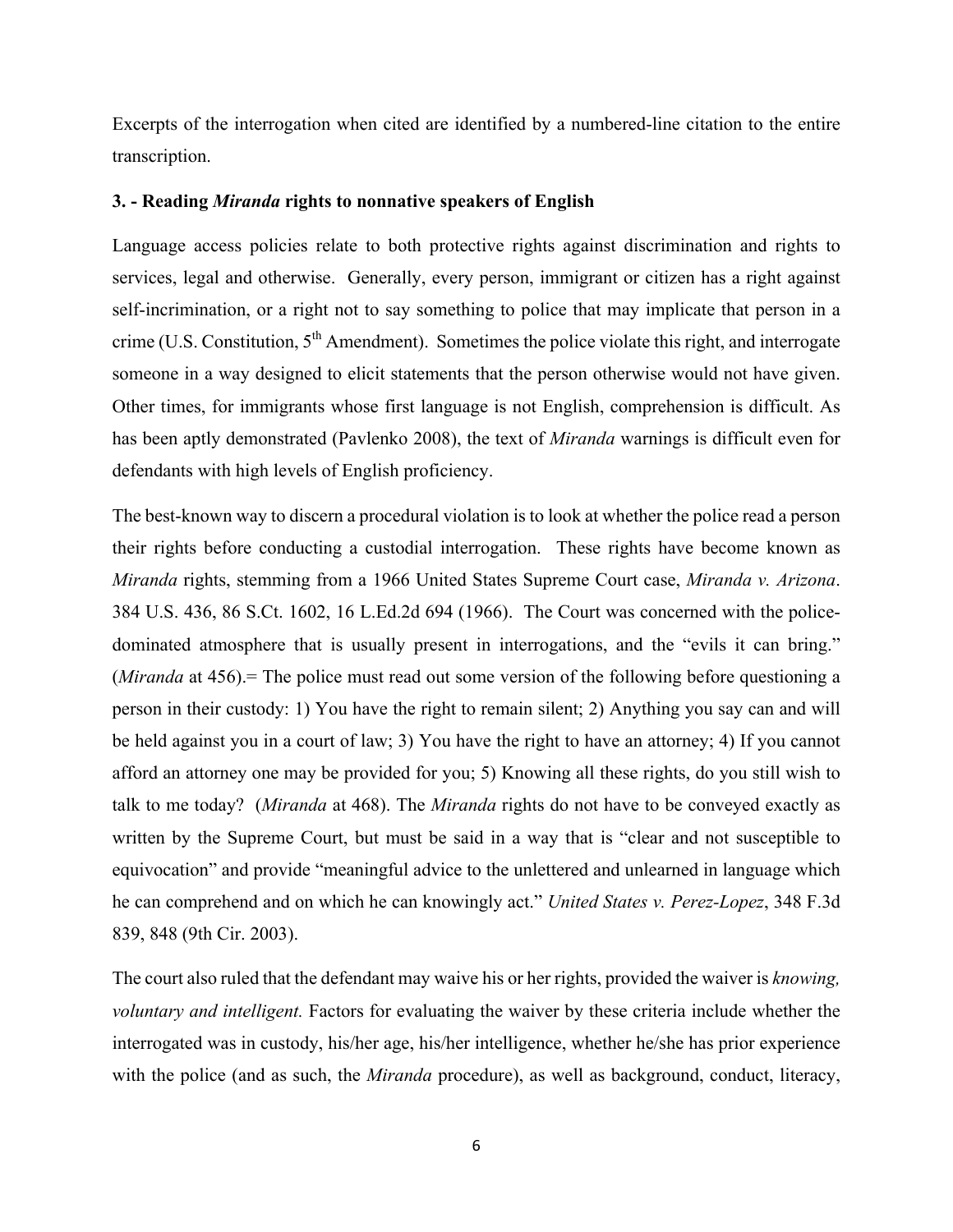language ability, mental illness and physical conditions among other factors. *U.S. v. Marquez*, 605 F.3d 604 (8th Cir. 2010); (Oberlander and Goldstein 2001).

The *Miranda* procedures developed in different states in the U.S. have focused on special populations (children, adolescents, and individuals with mental illness, mental deficiencies, and organic impairments). In 1993 the Illinois Court of Appeals mandated that police do "more" than reading defendants´ their rights, explaining them in special circumstances. This discussion culminated in Illinois v. Higgins (1993) (Oberlander and Goldstein 2001). Language asymmetry was not explicitly mentioned but it is obvious that even an intelligent individual who would understand the matter at hand if it were read and explained in his native language, would be in trouble if the procedure were done in a language he/she does not know well. Obviously, comprehension is in jeopardy.

Research on a lack of understanding of *Miranda*, as pointed out by Oberlander and Goldstein (2001:463), "has focused on individual factors that might result in poor *Miranda* comprehension: age, intelligence, experience, education and literacy. No single factor or circumstance automatically obviates comprehension in the eyes of the court, nor do the factors have specific or established demarcations." Even comprehension in the L1 of the suspect is not a given since the vocabulary and syntax of the *Miranda* warning require certain level of reading comprehension. Oberlander and Goldstein state (463-64) that a seventh grade reading level is necessary for understanding the text based on Fulero and Everington's (1995) study. The text may be simplified to a lower readability level but all of these considerations have been relevant to cases of special education and mental retardation in native speakers of English.

Some studies have pointed out the relevance of individual linguistic factors to cases of low or non-L1 proficiency in English (Berk-Seligson 2000 and 2009; Pavlenko 2008; Roy 1990). We want to emphasize that immigrants´ level of L2 proficiency should always be taken into consideration. If a translation in the defendant´s native language is provided, it should be official, standardized and easily comprehensible to speakers of any dialect or variety of the L2 language. The translation should be presented in a way that is "clear and not susceptible to equivocation" (*United States v. Perez-Lopez*, 348 F.3d 839 (9th Cir. 2003).

As Alex Acosta, chair of the American Bar Association's Special Committee on Hispanic Legal Rights and Responsibilities, pointed out in an NPR interview by Allison Aubrey (08/13/16), after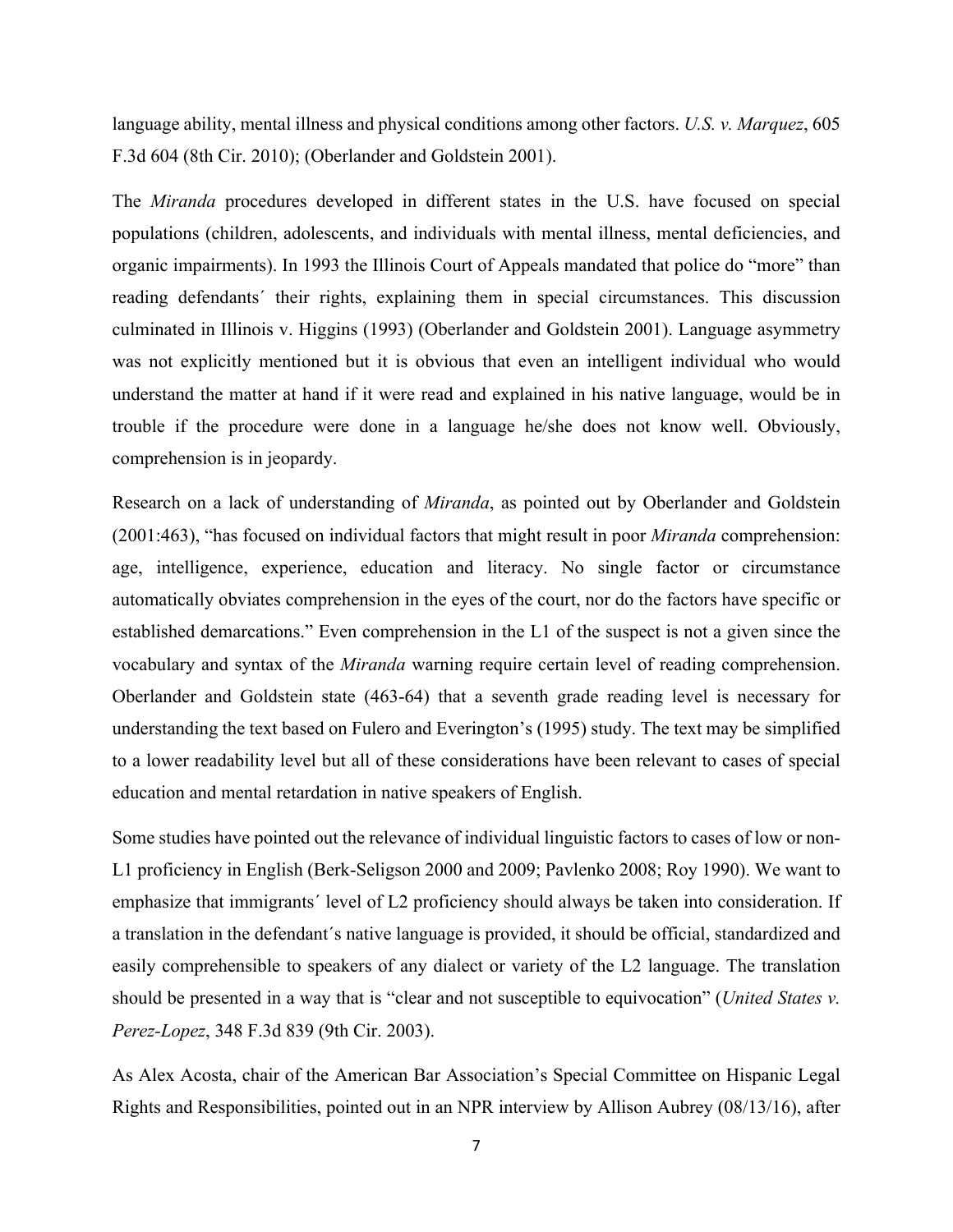50 years of the Miranda warnings requirement, an official translation of Miranda is urgently needed. Acosta also pointed out that an estimated 800,000 individuals per year taken into custody are native Spanish speakers, presumably, with different degrees of English proficiency. Acosta holds that there is plenty of evidence that some individuals failed to understand the Miranda warnings because police using words that are not Spanish or using Spanish words whose translations into English vary from their meaning in the Miranda text. He gives as an example: "the right to have an attorney appointed" has been mistranslated into a phrase that means 'the right to have an attorney that points to something.' Police use translation cards that have been mistranslated. At the end the interview, Acosta rightly says:

I think any effort by law enforcement to understand that there are language barriers that need to be addressed could certainly play a role in easing these tensions [referring to a report of policing in Baltimore]. You know, police by and large, like every profession, are trying to get it right, and this is a tool that we hope can help police get it right.

However, it is clear that the majority of courts will not treat language proficiency or lack thereof as an overarching factor in considering whether a defendant knowingly and intelligently waives *Miranda* rights. Some courts have elevated the language proficiency factor to be almost a threshold barrier to finding knowing and intelligent waiver, but this is the rare exception and not the rule.

Studies regarding cases where a different language was in the equation support our linguistic plea to increase awareness of language as barrier in legal dealings. In 2009, the Iowa Supreme Court, in one decision, elevated the language barrier factor higher than the other voluntariness factors. *Iowa v. Ortiz*, 766 N.W.2d 244 (Iowa, 2009). The Iowa Supreme Court said, "because of this language barrier, it was incumbent upon the State to prove that the warnings given to Ortiz in Spanish provided him meaningful advice in a language he could comprehend and on which he could knowingly act." (*Ortiz* at 253). To put another way, the State had to first prove that Mr. Ortiz could speak and understand English. The police in *Ortiz* also did not give Mr. Ortiz a meaningful *Miranda* warning. (*Id.* At 253). The written warnings were nonsensical, and the oral warnings given by the police interpreter was misinterpreted from the English version. *Id.* The interpreter stated "You have the right to consult with an attorney before *making* any questions and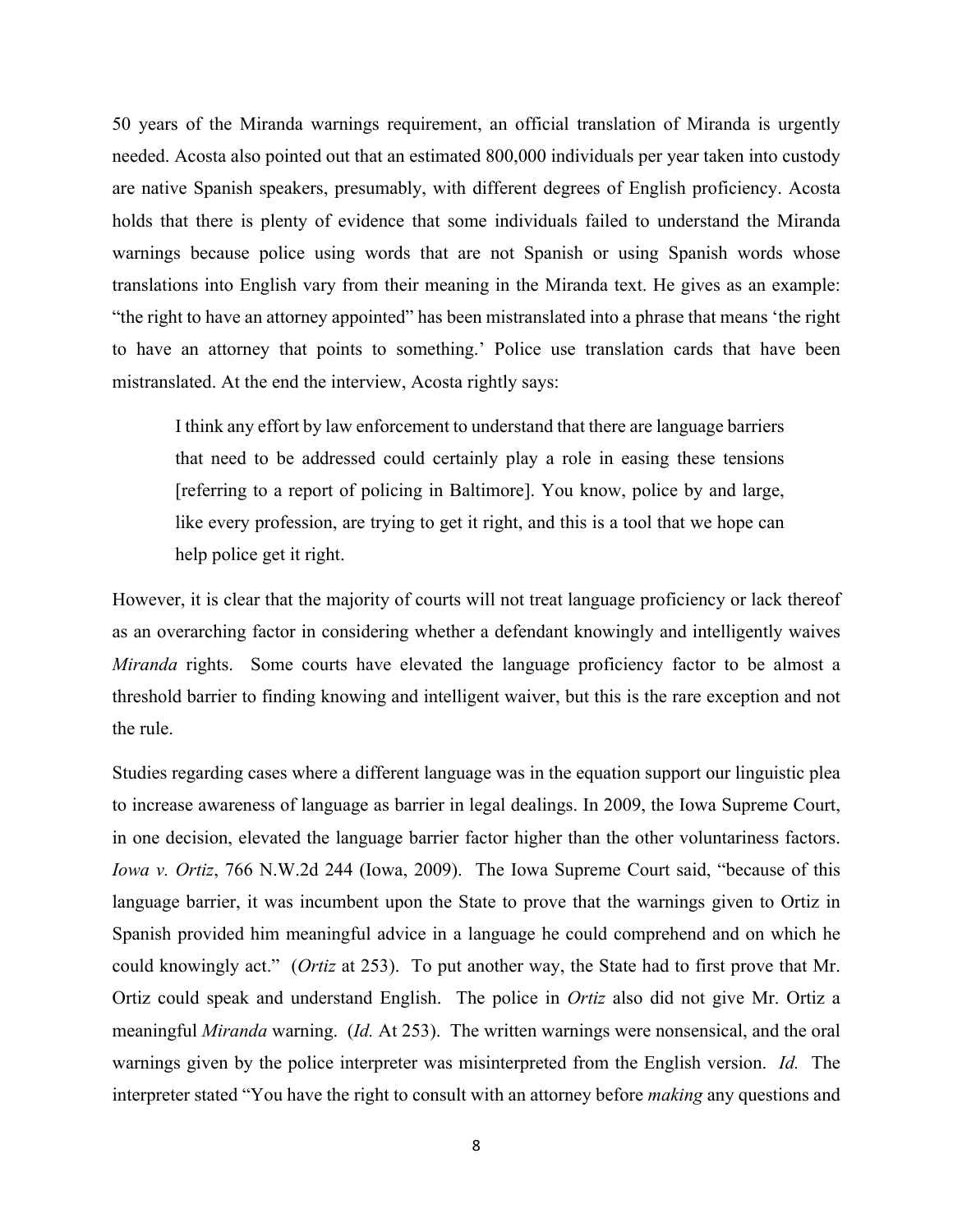have said attorney present during the interview" as opposed to someone having the "right to the presence of an attorney, and that if he cannot afford an attorney one will be appointed for him *prior to any questioning* if he so desires." *Id.* citing *Miranda*, at 479 (emphasis in original). The Court found that the defendant in *Ortiz* did not make a knowing and intelligent waiver of his rights due to Mr. Ortiz's lack of language proficiency.

In another case from Colorado, the Colorado Supreme Court suppressed a non-English speaker's statement in a decision that also gave considerably more weight to the language barrier factor than any of the other *Miranda* factors. *People v. Redgebol*, 184 P.3d 86 (Colo. 2009). In *Redgebol*, the police obtained an interpreter in the defendant's native language of Dinka. (*Redgebol* at 88). Redgebol's responses were nonresponsive to the police officer's questions, including exchanges such as this one from the case:

[Police Officer]: "Okay. First, you have the right to remain silent. Do you understand that?

Redgebol: He say, "Why should I remain silent" He say, "Why should I keep quiet? I have the right to tell my  $-$  to tell the truth."

[Police Officer]: Yes sir, you have the right to tell the truth. But you also have the right to not tell me anything if you want.

Redgebol: He say, "I will never keep quiet. I have been looking for somebody so that I talk to you for like two days ago, but I found nobody, so since you came I would like to talk to you.

#### *Redgebol* at 89.

The Colorado Supreme Court found that Mr. Redgebol did not knowingly and intelligently waive his *Miranda* rights in part due to the "substantial miscommunication between the parties." (*Redgebol* at 92). The miscommunications included "nonresponsive and nonsensical answers." (*Id.* at 97). The Court did also believe that Redgebol's "length of time in the country, education, and functioning intelligence level did bear on his depth of understanding such that he could not comprehend his three basic *Miranda* rights as explained by [the interpreter] and [police officer]." (*Id.* at 98). The *Redgebol* case is illustrative of a court's use of the *Miranda* factors but also a court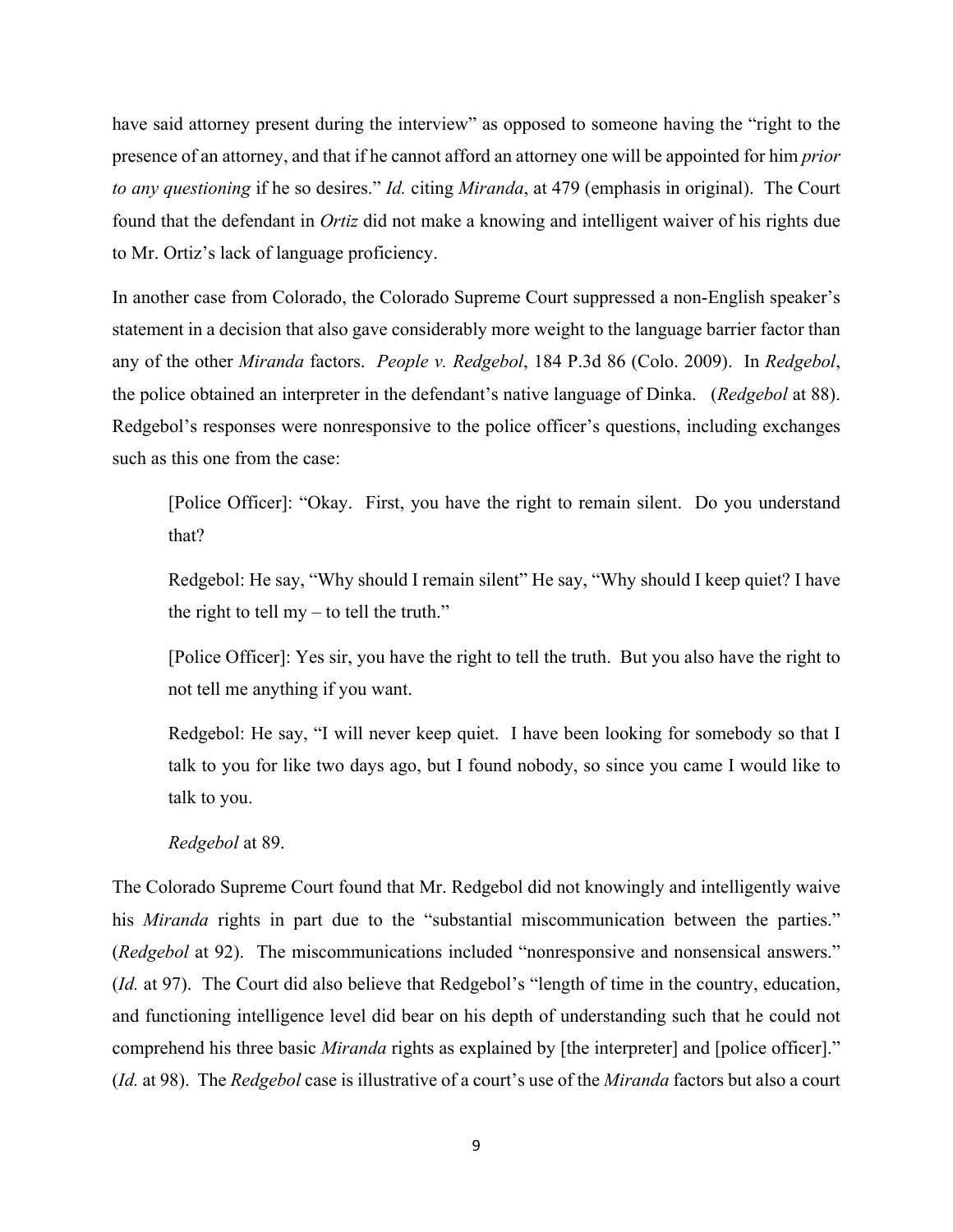focusing and giving more weight to the language barrier between the police interrogator and the interrogated subject.

Most courts have assessed a defendant's language skills, or lack thereof, as one among many of the voluntariness factors, giving the language barrier equal weight to other factors such as age, education, and prior experience with law enforcement. In *State v. Reyes*, the Nebraska Court of Appeals analyzed a defendant's waiver of his *Miranda* rights when the defendant claimed he lacked the ability to speak and understand English. *State v. Reyes*, 794 N.W.2d 886 (Neb.App., 2011). The court looked to federal law stating:

[T]he general conclusion of federal courts considering the issue is that the existence of limitations on language skills does not necessarily bar a finding of a knowing and voluntary waiver and that courts should consider it as a factor in the totality of the circumstances to determine whether or not a defendant's command of English is sufficient to permit the defendant to waive his or her *Miranda* rights." *Reyes*, at 894, referencing *U.S. v. Al-Cholan*, 610 F.3d 945 (6th Cir. 2010); *U.S. v. Marquez*, cited *infra.*

The *Reyes* court noted that "Reyes has lived and worked in the United States for approximately 10 years," conversed with law enforcement in English, and did not request an interpreter. *Reyes* at 895. However, Pavlenko (2008) has demonstrated how a Russian student, with "a high level of interactional competence" (2008:1) in other areas, studying finances in college in the U.S., could not understand the *Miranda* warnings. Not only was she not familiar with the legal terminology but the "linguistic and conceptual complexity of these texts and their cultural specificity" were beyond her English language proficiency level (2008:6).

#### **3. a. - The present study**

In this section the focus is on obstacles to full understanding of *Miranda* rights in context of language asymmetry. In order to waive a right one needs to understand what is at stake. The defendant in the case at hand was given the Miranda text in written Spanish while the officer read the text in English; but we have no evidence of comprehension on the part of the defendant. The reading of the text in Spanish was done by the defendant very quickly while the PO read the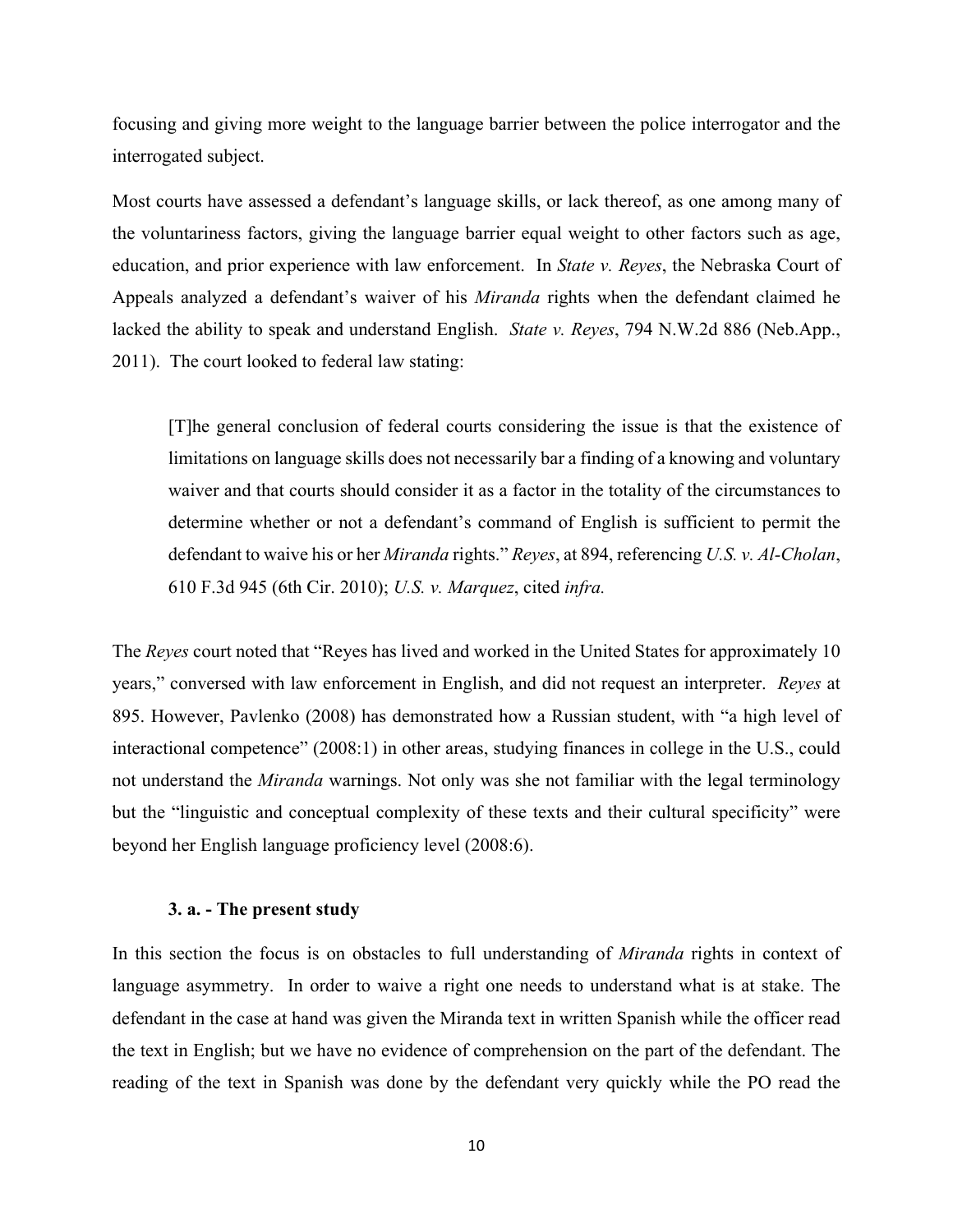English text aloud. It is well known that the text in English is not easy reading and faulty translations have been documented as additional obstacles to understanding (Berk-Seligson, S. 2000 and 2009; *People v. Márquez* 1992:4; Pavlenko 2008; Connell and Valladares 2001; Roy 1990). It requires advanced reading ability in any language. It is necessary to analyze the text the defendant received because dialect differences in Spanish may also affect the defendant's comprehension. Providing a translation into Spanish may be seen as a step in the right direction. However, the quality of such translation is also important. To this date, no standard Spanish translation is available (Acosta 2016). Given the complexity of the text in question, the cultural specificity of the *Miranda* rights, and poor reading ability in Spanish may also have damaged understanding of the warnings. Having cursorily read a version in Spanish that he may or may not have understood, he signed under circumstances that leave room for doubt about whether he knew the implications of his signing. The concerns voiced by the American Bar Association's Special Committee on Hispanic Legal Rights and Responsibilities echo concerns that have been publicly discussed in the past but have not materialized in a uniform manner.

Although the results of both the analysis of the interrogation and the ACTFL language proficiency test (administered by a language teacher independently of the expert witness analysis) had indicated that the defendant had a poor comprehension of English, the Court decided that he had a sufficient command of English such that he would have been able to understand the PO's *Miranda* warnings and questions. The Court found that the defendant could knowingly, intelligently, and voluntarily waive *Miranda* because "at the time of the interview [the defendant] was 21 years of age. He has attended secondary school in the United States and worked in the United States for at least two years. He advised the officer that he understood and read English 'a little bit'. He read the [*Miranda*] advisement in Spanish and signed both the English and Spanish version, indicating his understanding."

The Court gave little weight to the language barrier factor and seemed to focus more on the other voluntariness factors in coming to the conclusion that the defendant's waiver of *Miranda* was voluntary. That decision revealed the importance of spreading language-difference awareness among all the parties who implement regulations. The court didn't take into consideration evidence of linguistic asymmetry. Not only had he shown evidence of poor understanding of English but also seemed unfamiliar with the high register of Spanish. ("Register" refers to a level of formality.)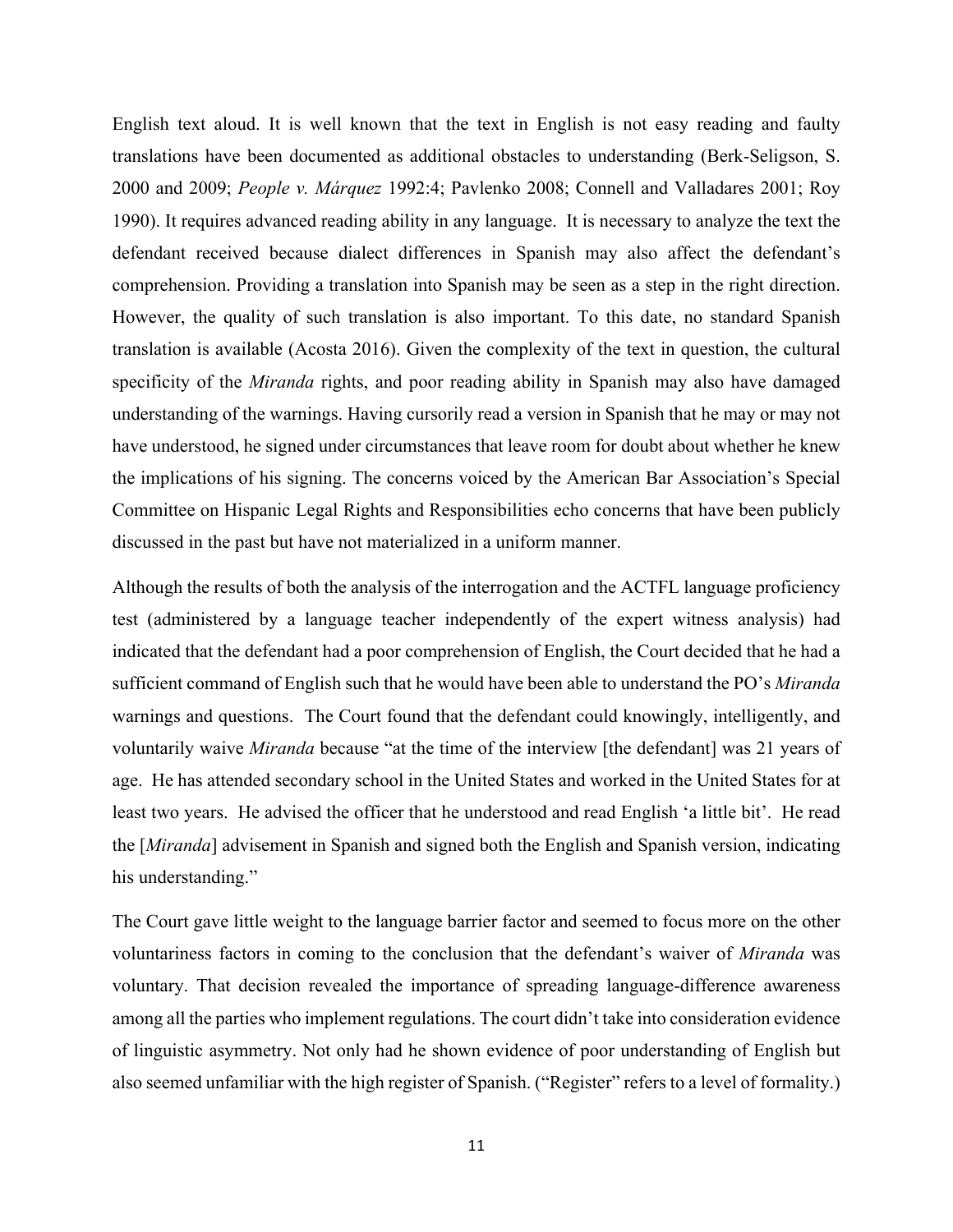Giving basic biographical information doesn't demonstrate ability to process the legal text in English, nor in Spanish. The defendant misunderstood English words that have a cognate with dissimilar meaning in Spanish. Relevant to the alleged crime is the fact that the defendant did not understand the word 'ejaculate.' The Spanish word *eyacular* resembles its English equivalent in sound, but in Spanish this term is not used in colloquial speech for the meaning the PO intended. *Correrse, venirse*, and other variants are in the terms for male orgasm used in casual contexts. *Ejaculate* is rather a term used in medical context. Educated people would likely know the word's medical sense, but even this usage would be out of the ordinary because *eyacular* more commonly means 'to exclaim.' So there was a lexical impediment:

Extract 1

| PO:            | Did you ejaculate?                                                               |  |
|----------------|----------------------------------------------------------------------------------|--|
| $\mathbf{D}$ : | Yeah.                                                                            |  |
| PO:            | Oh Ok. You had excited                                                           |  |
|                | (imitates bad English grammar as if that will help the ALS understand him)       |  |
| $\mathbf{D}$ : | yeah it was uh-uh (makes noises and acts something out) when I pss               |  |
|                | (makes sign with finger of losing an erection)                                   |  |
| $\mathbf{D}$ : | then she say 'damn what the heck?' I don't know, sorry.                          |  |
| PO:            | (puts head in hands) Did you ejaculate?                                          |  |
| PO:            | Or did you squirt your semen in her or outside of her?                           |  |
| $\mathbf{D}$ : | uh What I he when I put it here when pss                                         |  |
|                | (makes noise and shows loses erection sign, although the noise sounds like a 370 |  |
|                | squirt noise in English, PO understands ALS to mean he ejaculated)               |  |
| PO:            | But you ejaculated inside of her when you got in?                                |  |
| $\mathbf{D}$ : | no because it just (makes sign of losing erection)                               |  |
| PO:            | (interrupts) while it was inside of her? Yes or no? Was it in her vagina?        |  |
| $\mathbf{D}$ : | no but it                                                                        |  |
|                | (makes sign of finger outside hole)                                              |  |
|                |                                                                                  |  |
|                |                                                                                  |  |

**646 PO:** Ok and then you ejaculated?

12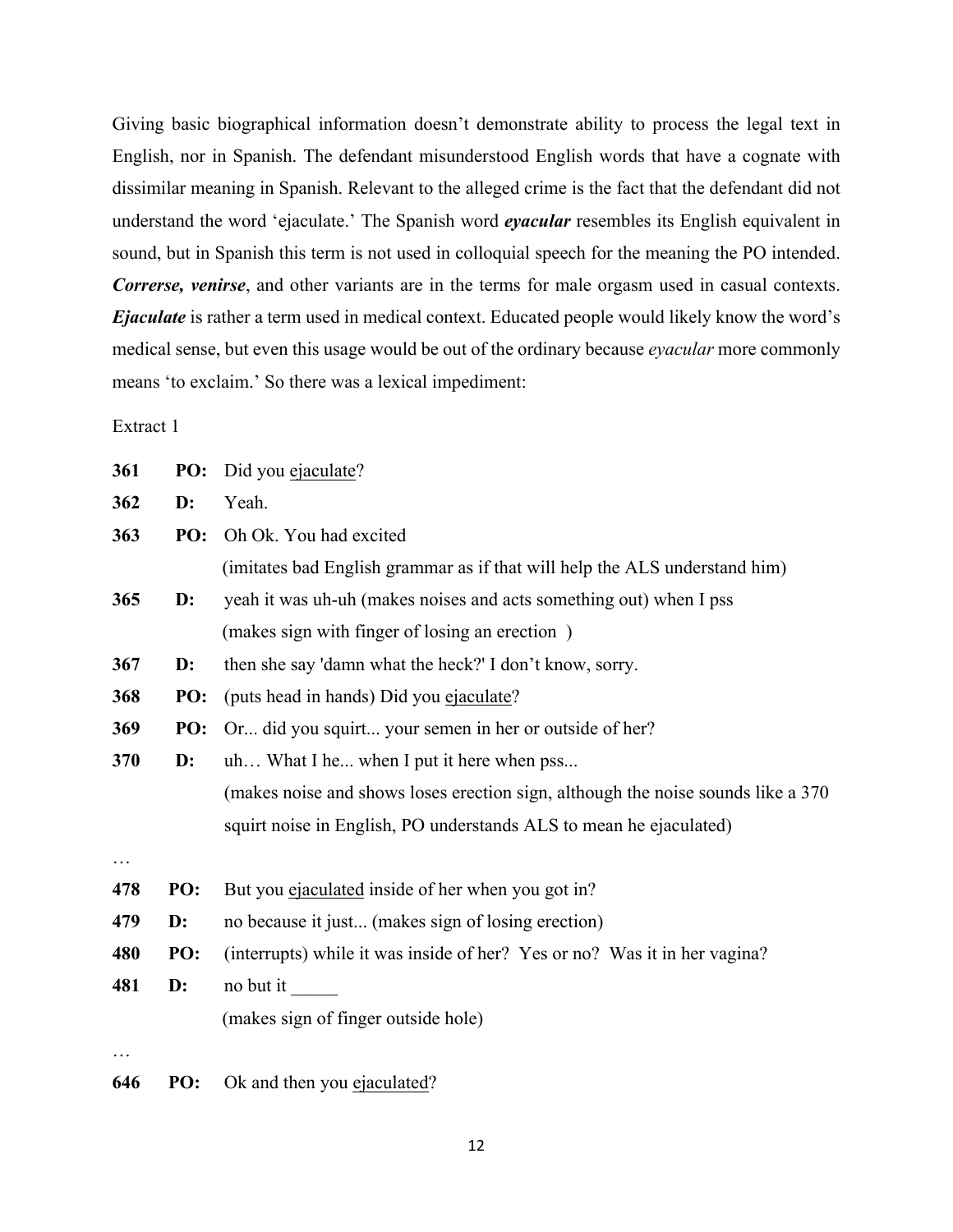|          |     | (D's body language shows he does not understand that word)                      |  |
|----------|-----|---------------------------------------------------------------------------------|--|
| 648      | D:  | Yeah.                                                                           |  |
| $\ddots$ |     |                                                                                 |  |
| 684      | PO: | Ok. So first youshe was on top?                                                 |  |
| 685      | D:  | Yeah, and then we can't do that we can't do                                     |  |
| 686      | D:  | cause I'm cause I'm I don't know                                                |  |
| 687      | D:  | then when $\Gamma$ m I'm top her                                                |  |
| 688      | D:  | then done [makes squirt noise but shows gesture of losing erection PO thinks he |  |
|          |     | is saying that he ejaculated $(*!*!*)$                                          |  |
|          |     |                                                                                 |  |

In the first part of the extract the defendant is talking about losing his erection. Later, he repeats what the word *ejaculate* meant to him, namely, losing his erection. When the PO keeps repeating the question the defendant's body language demonstrates lack of understanding by making again the sign of losing erection. The fourth segment of extract 1 (lines 684-688) confirms that he hasn't understand the term.

Language as a cultural tool is surrounded by complexities. In considering the role of language practices in bilingual exchanges, dialect is also crucial. Even if translation into Spanish of the oral Miranda advisory or text are provided to the defendant, dialect would still be relevant to our discussion because the various Spanish-speaking countries have somewhat different national varieties (and within many countries, also finer ethnic and socio-economic variations). It is not rare for intra-Spanish differences to partially block comprehension. So to ensure understanding among all parties in a conversation, several linguistic variables should be taken into consideration, more so in a legal context, where language details for better or worse become parts of a record with lasting consequences.

In popular parlance, the term *dialect* is socially-stigmatized as meaning something less than "a language," as canonized in serious contexts like the law. In linguistics, dialect is a neutral term. It simply means a variant of a language peculiar to a particular social setting. Many speakers of any language speak differently in formal contexts than they do among friends and family, but their formal, prestigious speech is no less a dialect than their informal one. The interplay of dialect or variety within and between languages never stops. For CA purposes we need to imagine a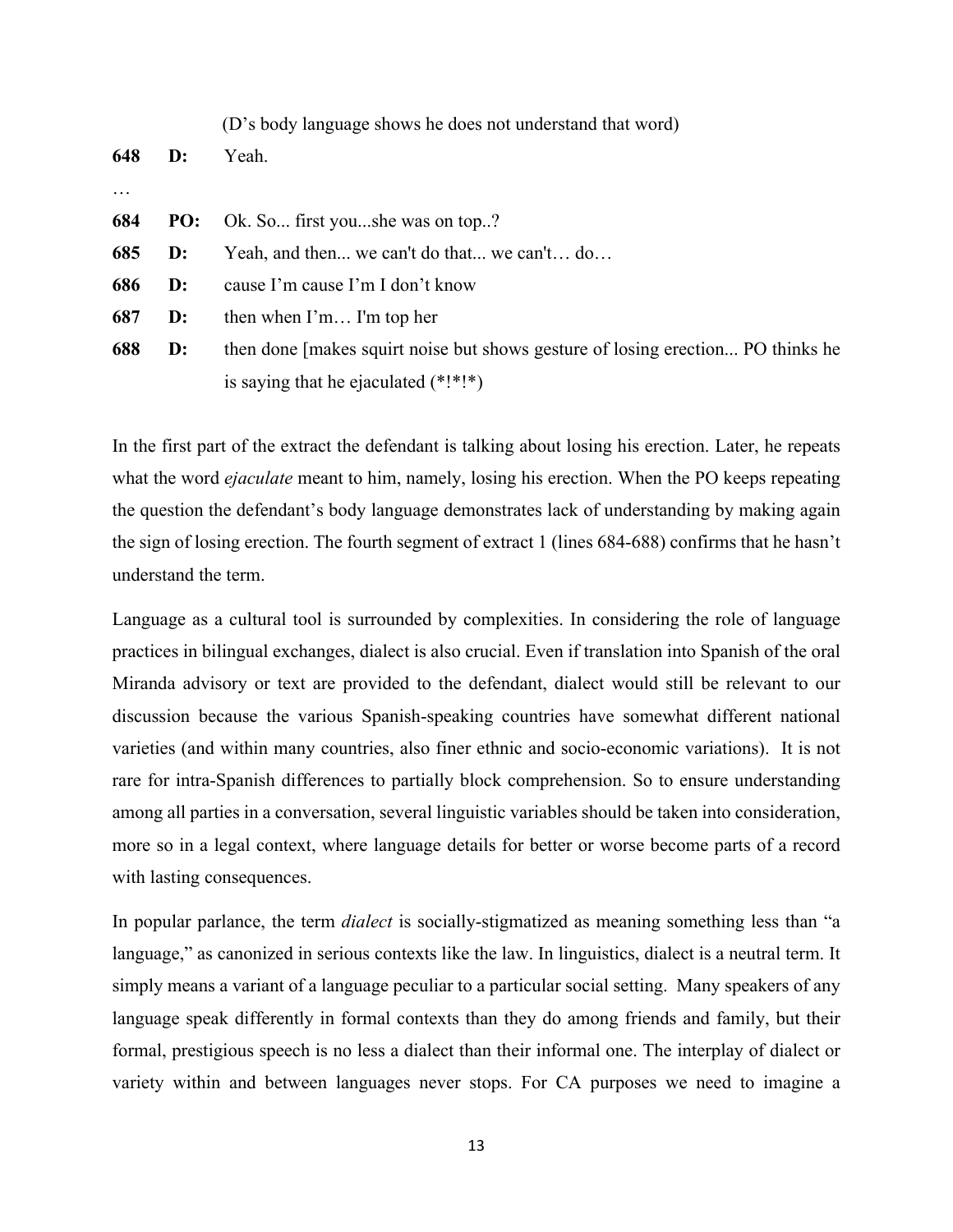conversation as interplay within a range of language practices, including a spectrum of modes ("registers" of varying formality), styles, and dialects.

Therefore, we need to deconstruct language as a concept in order to understand its effects when used as a discursive tool. No single dialect or style achieves universality because the code of any language is used differently in different practical realms. Interactions are especially strongly affected by this fact in specialized settings like hospitals or the courtroom. Institutions usually privilege one rather narrow set of language usages that is unfamiliar to outsiders – again, even when all have the same L1 -- and this can impede proper results even when nobody intends any impropriety. Language asymmetries increase this hazard. One viewpoint on equity requires that minority language speakers be accorded the protection and institutional support that speakers of the majority language enjoy

We argue that the U.S. legal system should take measures to deal with all proficiency levels in English and also provide an official written translation into the speaker's native language.

#### **4. – Linguistic assessment**

In some cases linguists and researchers have administered English language proficiency tests at the time of police interrogation (Roy 1990). In this case, the linguistic analysis was done after the interrogation, based on a recording of the session. For the assessment we used sociolinguistic tools as well as the ACFL guidelines explained below.

As an attorney working with immigrants and a linguist familiar with language testing and evaluation, we soon became aware that language testing in forensic contexts requires a different approach from the academic one. Defendants' literacy levels may be different from those of students or applicants for white-collar jobs. Speech acts in forensic dealings have unusual forms that alter the rules of communication in daily interactions. A speaker aware of the adversarial nature of conversation may nonetheless lack understanding about how details and implications of both parties' speech will have fateful effects.

#### **4. a. – Interrogation Background**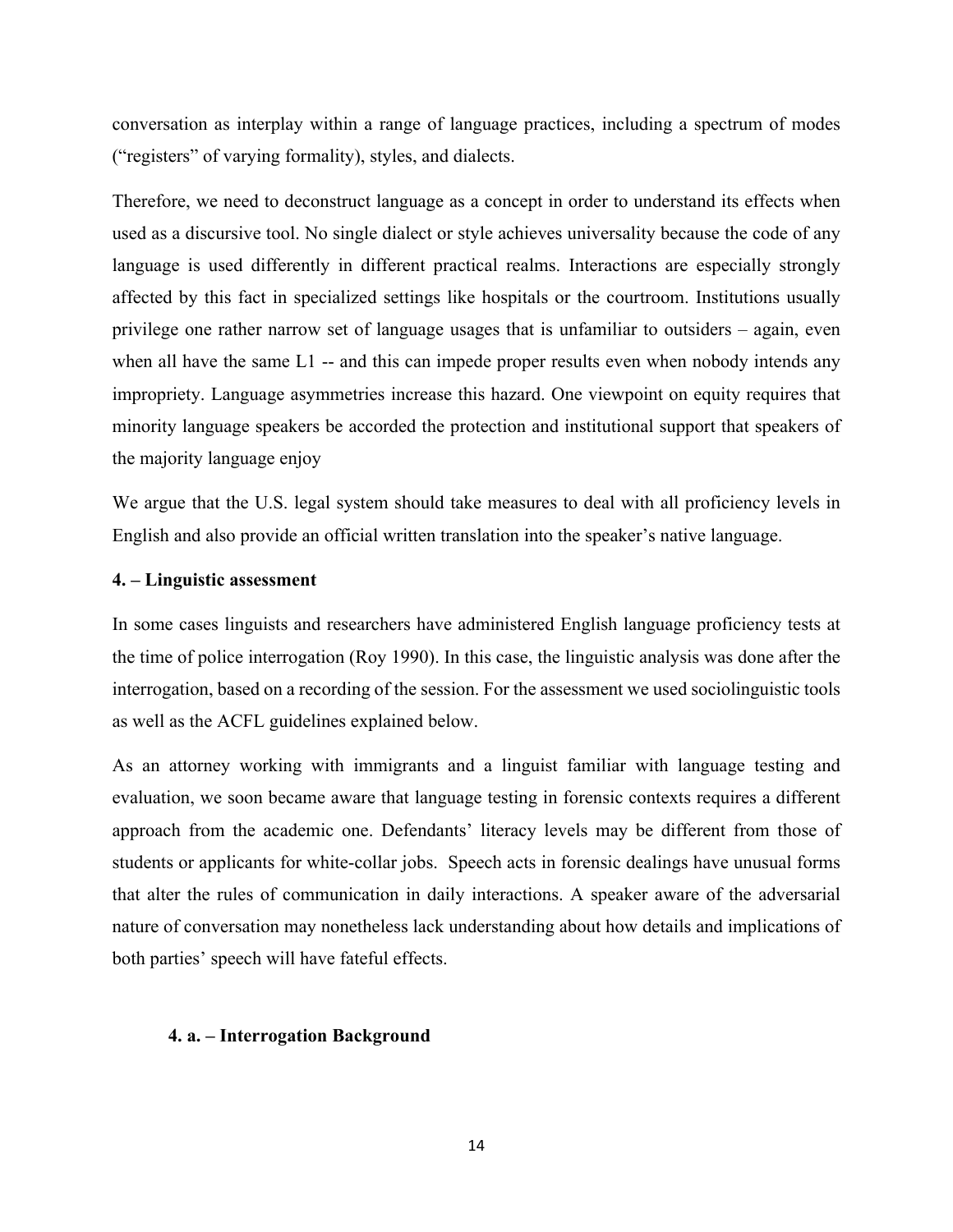During this interrogation, the PO was acting as interviewer. The defendant as interviewee was handcuffed. The speech event was a face-to-face interaction in a quasi-legal context, and was a formalized event regulated by norms of the law enforcement setting.

Prior to this interview, the police officer had obtained a statement from the alleged victim. The victim's version of events was reserved as the benchmark against which the suspect's account could be compared and challenged. The content of the alleged victim's statement was made known to the defendant by the police officer during the interrogations. The defendant is asked to describe his current living arrangements and his relationship with the alleged victim. The PO presents the alleged victim's allegations about the sexual contact they have had. At several moments in the interview, the PO's narrative and the defendant's version of the facts contradict each other. But the main point this article explores is that the low English proficiency of the defendant makes the interrogation awkward and frustrating due to the lack of a common linguistic ground for the interrogation.

#### **4. b. - Language barriers for both participants in legal conversations**

In legal operations, the lack of language proficiency creates asymmetrical interactions and therefore, puts Limited-English Proficiency (LEP) interactants at a disadvantage, such as in police interrogations of nonnative speakers of a particular language or variety of a language. If this is the situation, the services of professional interpreters are in order, but the services are not always available to the defendant. Cases of this sort, as Berk-Seligson (2009:2-3) points out, are "in large measure tied to immigrant statuses, in the context of U.S. administration of justice. I argue that Limited-English Proficiency (LEP) immigrants find themselves at a distinct disadvantage in their encounters with U. S. judicial authorities." We have discussed such a disadvantage here, based on data recently collected (Spring 2016).

As Berk-Seligson (2009) points out, language proficiency in the context of police interrogations has a dual relevance. On one hand, the suspect may not be proficient in English while on the other the PO may not be proficient in the language of the defendant. This has been a problem for a long time to which the Department of Justice in the USA responded with an executive order (#13166).

In US universities and corporate settings it is a normal pre-requisite for nonnative speakers of English to provide evidence of English proficiency. This is accomplished by taking the TOEFL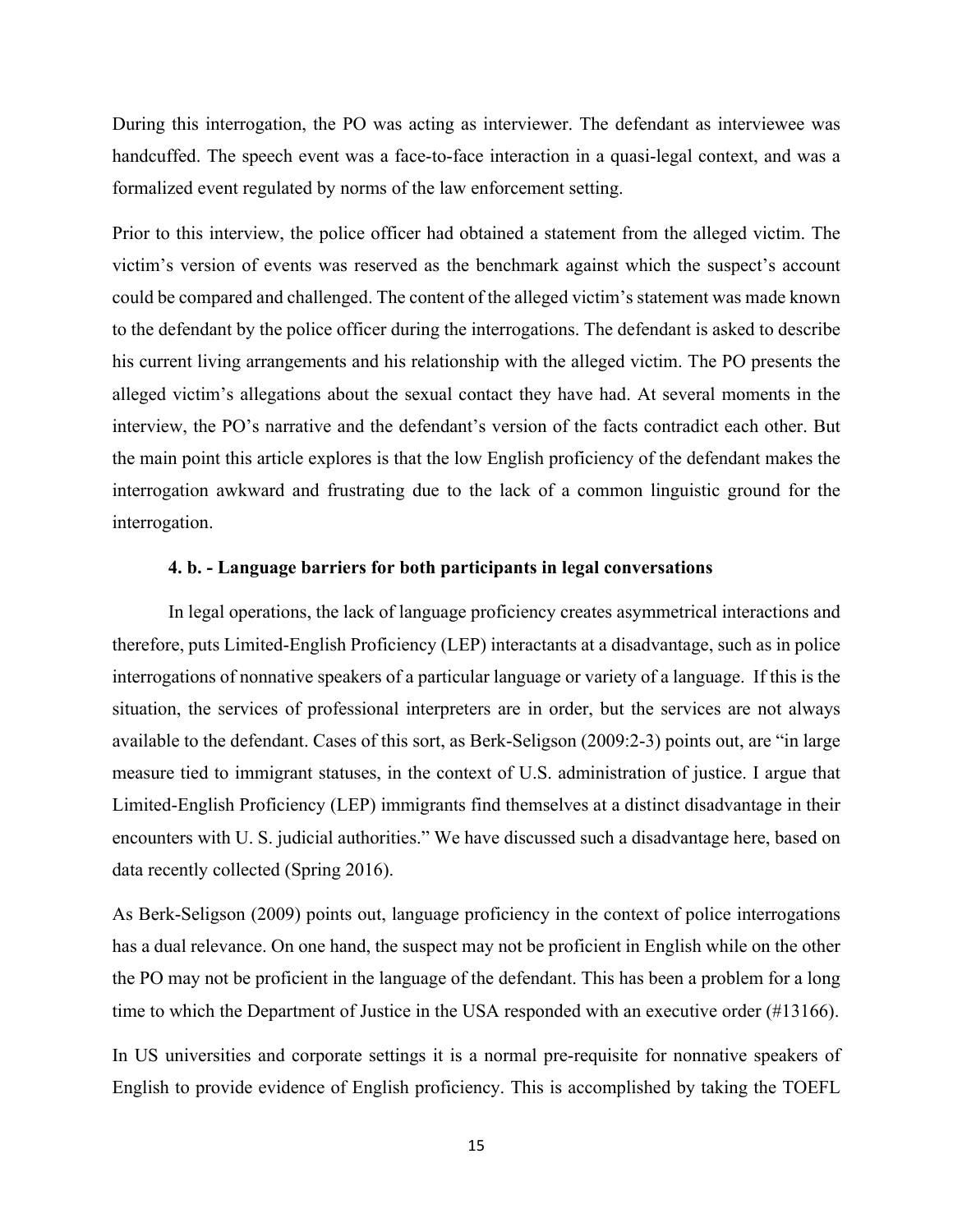(Test of English as a Foreign Language) exam. But in other contexts (hospitals or legal encounters) such checks are neither required nor administered. This matters because, as we argue here, language proficiency is fundamental to the reliability of information obtained in police interrogations and other legal actions.

#### **5.- Language Proficiency and Assessment of the defendant's English**

Even though language assessment is crucial in legal contexts in which nonnative speakers are interrogated, achieving it is not so simply. Language proficiency measurements have not been systematically used in forensic dealings. The instruments for producing such a diagnosis are also under scrutiny (English 2010) for reasons we will explain below.

Language assessment and measurement of communicative effectiveness in a second language are very complex matters. Formal assessment of nonnative speakers' proficiency is only an approximation of individuals' overall linguistic ability because languages are not fixed codes that are learned in chunks but skills learned in the culture of a community. For a minority immigrant, language acquisition depends on integration in the language's community of practice. Some linguists also now question proficiency measurements because the underlying normative assumptions about language that are used (Flores and Lewis 2016).

The linguist who served as an expert in this case used the American Council of Teachers of Foreign Languages (ACTFL) guidelines, which form the standard academic measure of proficiency in language learners of different levels. The attorney complemented her analysis, requesting an independent assessment of his client's English proficiency by another language professional. At the end, both independent evaluations agreed and categorized the defendant's English proficiency as typical of the Novice, Mid-low category. Looking back, we find that this method provided an incomplete view of the defendant's language proficiency, because ACTFL presupposes a whole infrastructure of literacy and educational/career context that does not socio-linguistically resemble the adversarial legal situation.

There should be a way to evaluate cases like this one with a measurement created for the particular situation. A series of task-based activities like the ones discussed by Fiona English (2010) working in London would provide a benchmark. Evaluation should be based on a conversation with a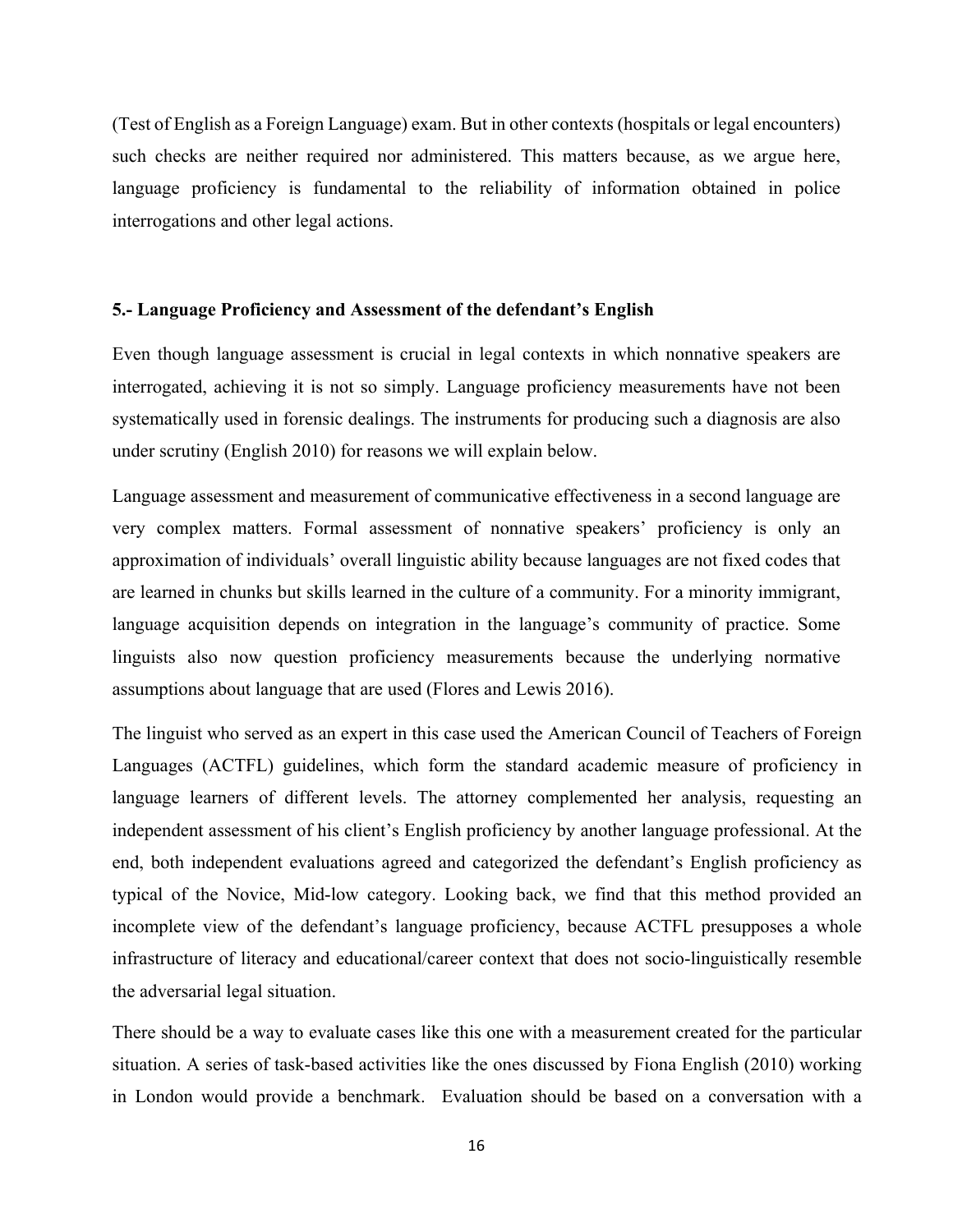language professional without the presence of the police or lawyers. This would give a more accurate language assessment than the ex-post evaluation of an interrogation in which the subject was under pressure. Samples collected in a first encounter will measure production of speech suitable for a legal situation. The examiner would look out for vocabulary that is likely to be used in the context of a police examination or cross-examination in court. What the defendant or detainee know about a language will be better reflected in his/her comprehension of input and in speech production. Evaluation would not gauge normative grammar but rather range and assess the clarity of responses: adequate vocabulary, articulated explanation, etc.

In this case, the 2012 ACTFL Proficiency Guidelines were used for language assessment in addition to the conversation and discourse analysis. ACTFL criteria measure linguistic competence by testing four discrete linguistic skills: reading, speaking, writing and listening in "real-world situations." The levels classified by ACTFL summarize what a language learner can and cannot do with the language:

"For each skill, these guidelines identify five major levels of proficiency: Distinguished, Superior, Advanced, Intermediate, and Novice. The major levels Advanced, Intermediate, and Novice are subdivided into High, Mid, and Low sublevels. The levels of the ACTFL Guidelines describe the continuum of proficiency from that of the highly articulate, welleducated language user to a level of little or no functional ability." (Preface)

ACTFL testing guidelines group together mastery of the sound system, grammar, and vocabulary of the language. Based on the recording of the police interrogation (November 16, 2015), the defendant's linguistic competence was assessed as Novice, in the sub-category of Mid-novice. According to ACFL, Novice-level speakers can communicate short in messages on highly predictable, everyday topics that affect them directly. They do so primarily through the use of isolated words and phrases that have been encountered, memorized, and recalled. Novice-level speakers may be difficult to understand even by a sympathetic interlocutor accustomed to nonnative speech. Speakers in the Novice Mid sub-level bracket communicate minimally by using a number of isolated words and memorized phrases limited by the particular context in which the language has been learned. When responding to direct questions, they may say only two or three words at a time, or give an occasional stock answer. They pause frequently as they search for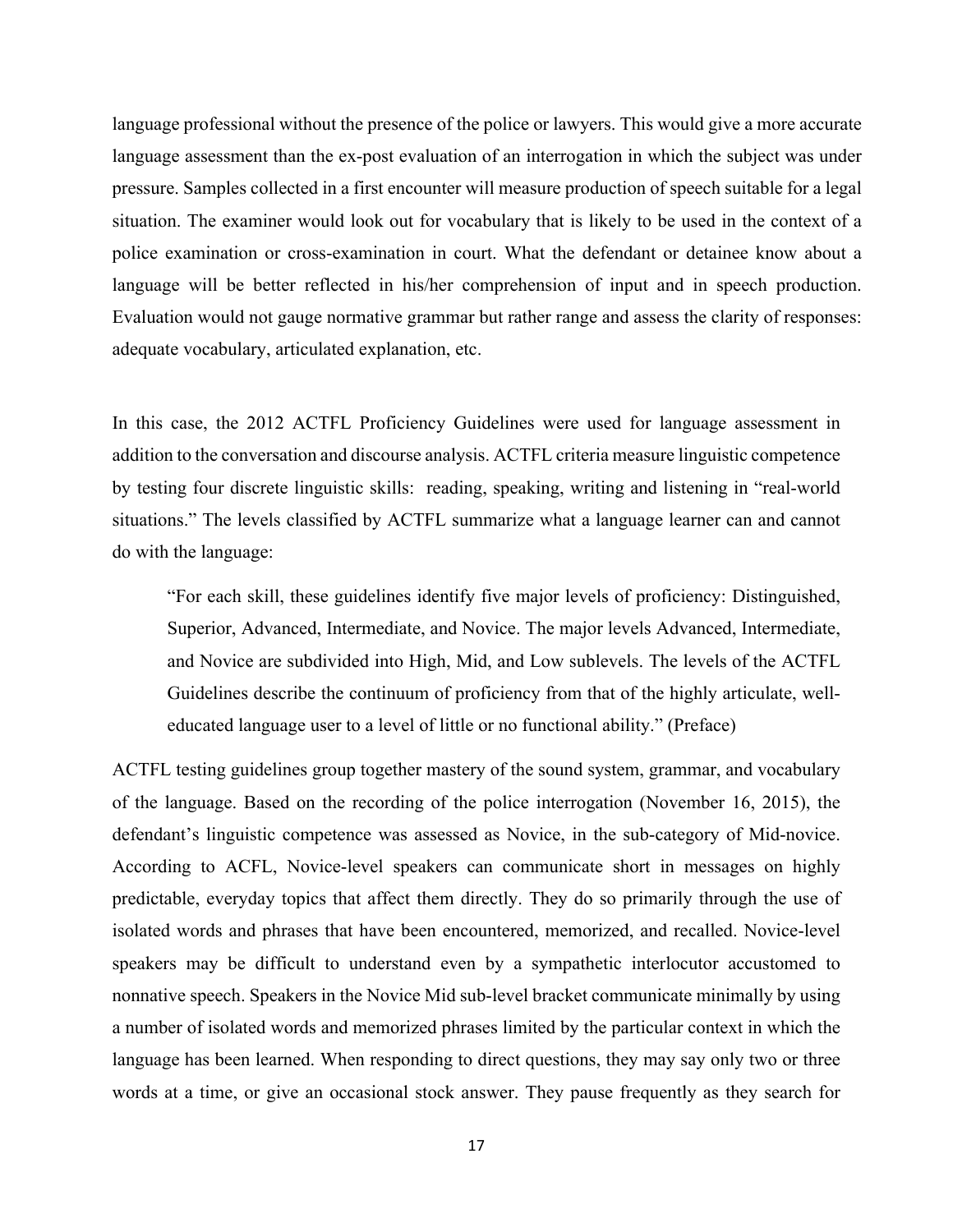simple vocabulary or attempt to recycle their own and their interlocutor's words. When called on to handle topics and perform functions associated with the Intermediate level, they frequently resort to repetition, or introduce words from their native language, or become silent.

# http://www.actfl.org/publications/guidelines-and-manuthedefendant/actfl-proficiency-guidelines-2012

Specifically, the defendant in the police interrogation in question exhibited the following features in the recorded session: He is unable to narrate events in the past with verbs in past tense. His responses are minimal, using predominantly monosyllables or isolated words. He frequently pauses, searching for vocabulary or failing to understand vocabulary used by the PO. He shows difficulty in understanding questions. He repeats words, and finally, resorts to using words from Spanish or made-up words thinking that they may be English.

For example, he says \**desblock,* taken from Spanish *desbloquear,* when seeking a verb meaning 'to unblock' a digital source.

Extract 2

**63 D:** And then... she all time texts me... so I say that I'm... I need to put a block... her...

**64 D:** and then... \*desblock her... again... and then...she... that's fine (PO interrupts 'Ok')...

The most salient linguistic feature frustrating understanding between the PO and the defendant is the latter's inability to produce a narrative using past tense verbs. By using verbs in present tenses, he makes the sequence of events confusing and renders his narrative hard to follow. Using verbal forms in past tense indicates a higher level of language proficiency. The defendant does not have effective command of verbal conjugations in any tense.

Examples of confusion in the transcription (marked with \*!\*!\*) are many. There are 9 cases of misunderstanding between the two participants in this conversation, some of them crucial for the case. (Examples can be found in line numbers: 624-27, 710-16; 732-35; 744-754; 812-841; 876; 883; 898-901; 943).

Let's see this confusion in different extracts from the transcription.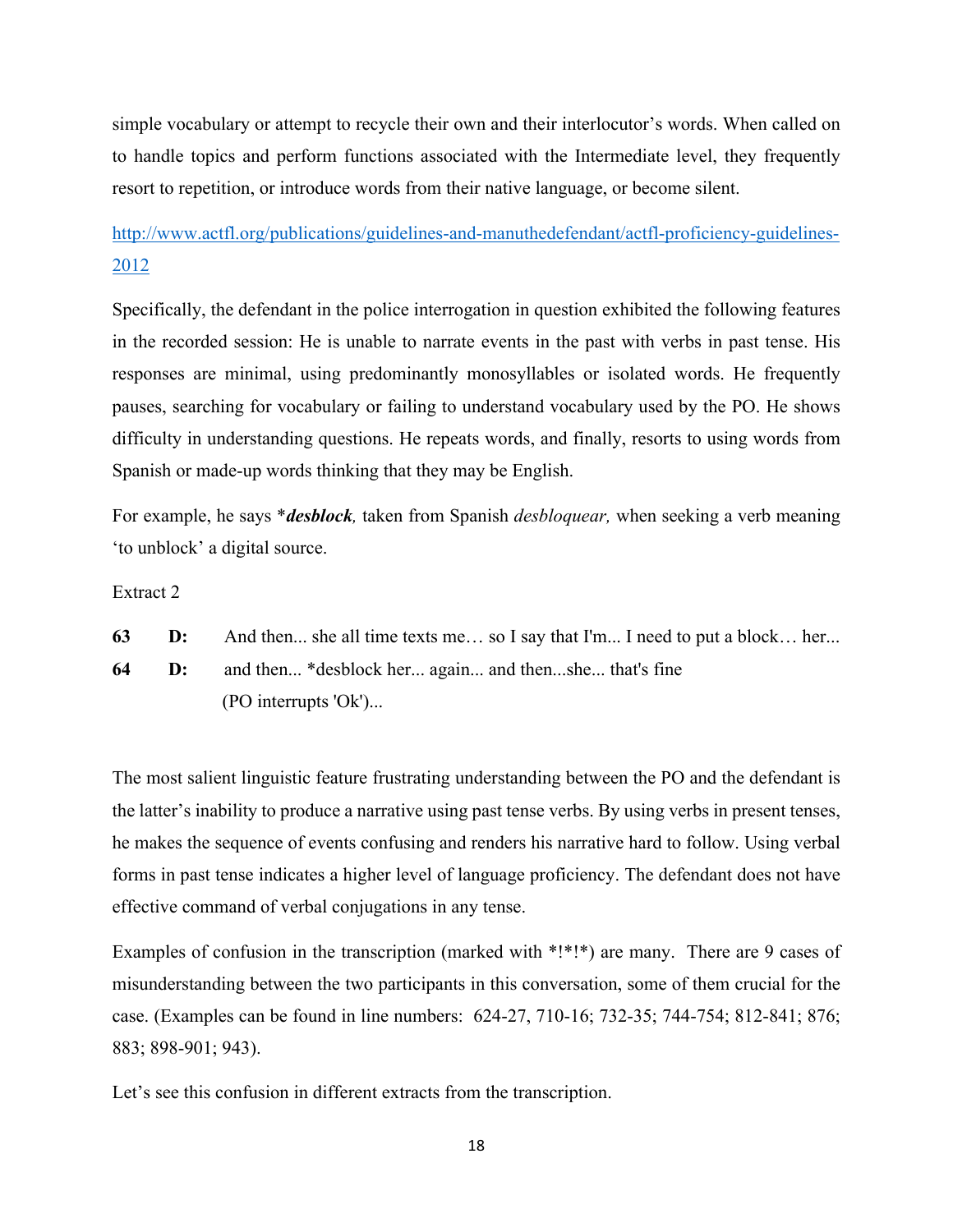## Extract 3

| 624 | <b>D:</b> I don't know. But I not leave here I'm so seriously *!*!*                      |
|-----|------------------------------------------------------------------------------------------|
|     | <b>625 D:</b> I'm not leave here I'm leave to [place name] I'm work to [place name] so I |
|     | <b>626</b> PO: (loudly turning pages) When did you leave?                                |
|     | 627 <b>D:</b> To [place name]?                                                           |

Here the PO gest confuses due to defendant's pronunciation of *live* as *leave*. Short vowel pronunciation is one of the main features of a Spanish speaker in English.

Extract 4

| 710 |        | <b>PO:</b> Did you ever were you able to get in      |
|-----|--------|------------------------------------------------------|
| 711 |        | <b>PO:</b> to her vagina at all? (PO confused) *!*!* |
|     | 712 D: | veah                                                 |
| 713 |        | <b>PO:</b> Did you use a finger?                     |
|     | 714 D: | yeah *!*!*                                           |
| 715 |        | <b>PO:</b> Did you ever put a finger in her vagina?  |
|     |        | <b>716 D:</b> (now understands the question) Oh no   |

The whole extract illustrates confusion, the defendant says "yeah" but later when the question is rephrased (715) he understands and denies it.

Extract 5

| 732 |       | <b>PO:</b> (raises voice) Why do you think [victim's name] waited until now to tell us about |
|-----|-------|----------------------------------------------------------------------------------------------|
|     | this? |                                                                                              |

- **D:** I don't know, I don't, I think so (\*!\*!\*)
- **PO:** When she told you she was pregnant...
- **PO:** or thought she was pregnant

The answer given to the PO is completely incoherent. It seems he is using "*I think so"* as a memorized expression and he uses it with no regard for the substance of preceding sentences.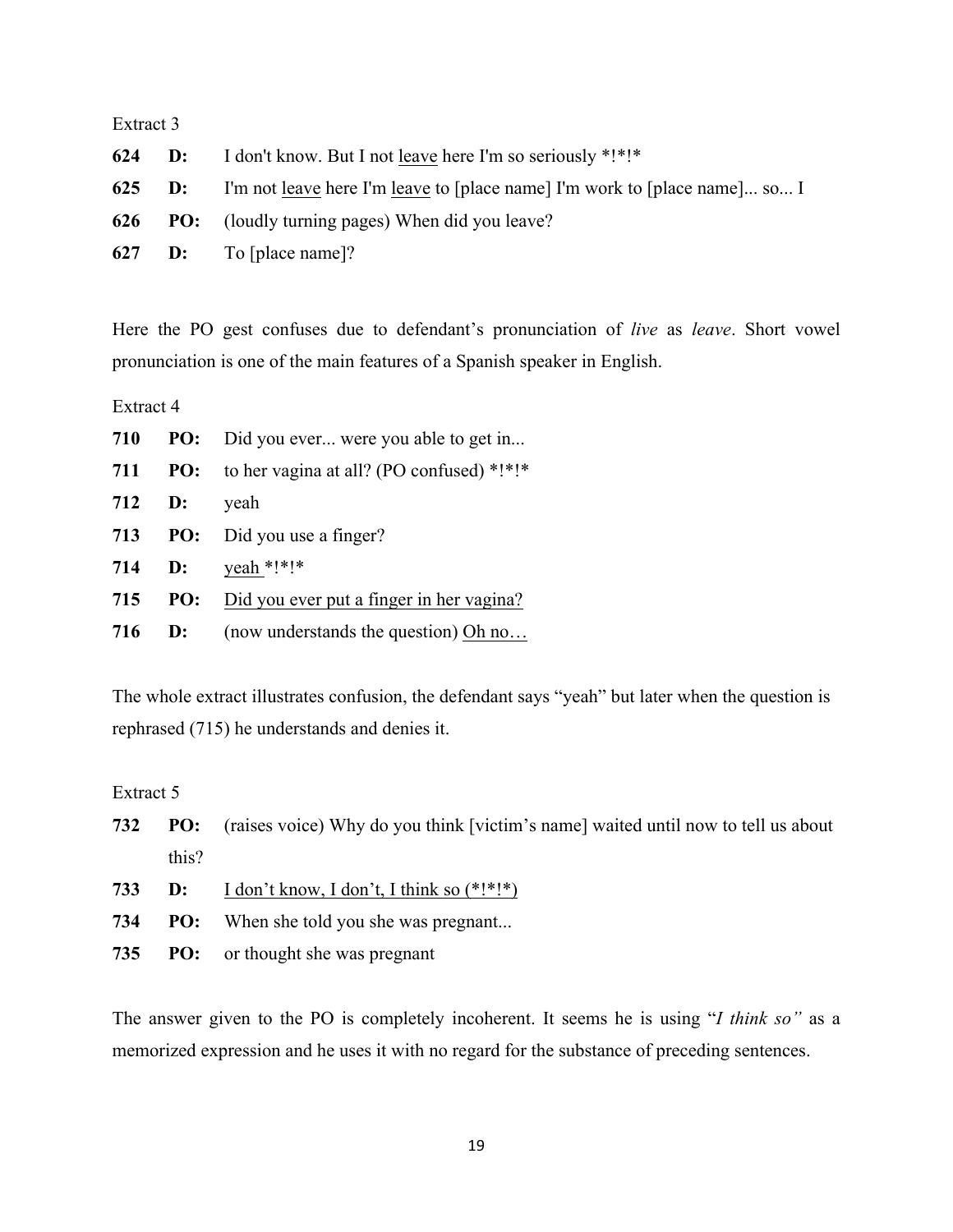In addition to the instances of overt non-understanding, the defendant confuses the uses of the verbs *do* and *be* (Line numbers: **13-15)**

Extract 6

**13 PO:** Alright. You are [first and last name of defendant]?

- **14 D:** Yeah, I do.
- **15 PO:** That's you?

Confusion of personal pronoun *she* with the possessive form *her* (Line number: **225).**

Extract 7

**225 D:** She's pregnant? I don't know. How much, how many months have her but…

In this example, the defendant's response exhibits confusion between *she* and *her*. The word order displays one of many transfers from Spanish word order. "How many months have her" carries over the word order "cuántos meses tiene (*have*) ella (*she*)."

Verbal conjugations are marked by the absence of the copula *to be*. For example instead of *I am scared*, he only says \**I scared* (Line number: **312)**. Or the auxiliary verb *do* is missing, as in \**I no like her* (Line numbers: **589)**. His third person singular conjugations most of the time miss the final *–s* as in *\*She ask me* (Line numbers: **398; 783; 842; 966**).

The defendant's vocabulary in English is very basic. The influence of Spanish is notable in expressions that require in English the use of the verb *to be*. Instead, the defendant uses **to** *have* based on Spanish *tener,* as in *\*I have thirteen years.* (Line: **990**). What is crucial is that the defendant does not understand some of the PO's English vocabulary. He misses crucial words such as 'relationship', 'dating', 'ejaculate', 'silo', 'pregnant', and 'location,' which makes it impossible to answer the PO's questions accurately.

The defendant sometimes says he doesn't understand. Then PO explains, rephrasing the questions (extract 4) or drawing pictures on a paper (extract 9) and also making gestures (extracts 8 & 9).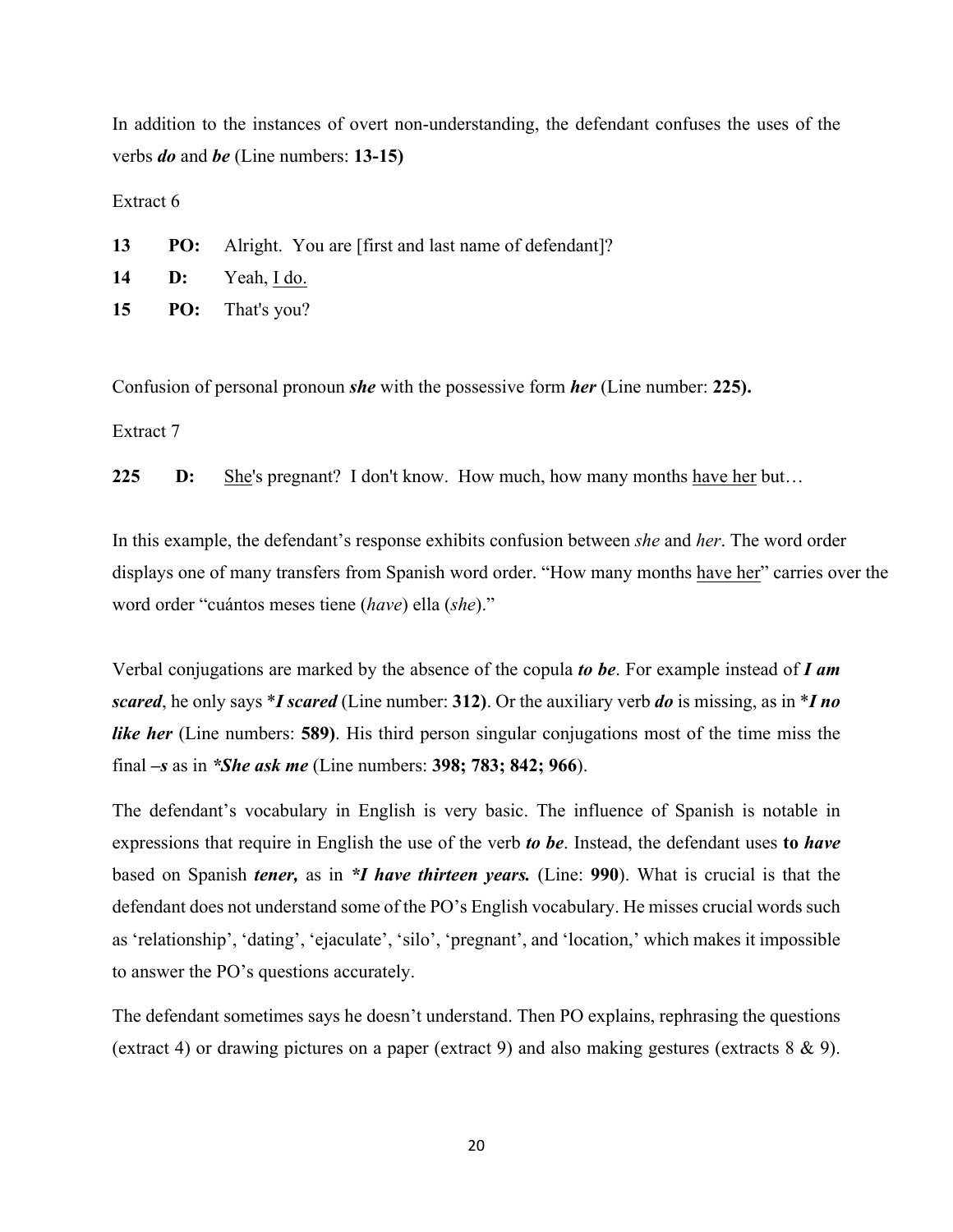The answers show this did not overcome the difficulty. The defendant also resorts to gestures to explain himself.

Extract 8

|     | 353 D: | huh? (doesn't understand)                                |
|-----|--------|----------------------------------------------------------|
| 354 |        | <b>PO:</b> Why wouldn't it work?                         |
| 355 | D:     | with a ? (doesn't understand)                            |
| 356 |        | <b>PO:</b> Why couldn't you get a? Keep your penis hard? |
|     |        | (making sign with finger)                                |
| 358 |        | <b>D:</b> I don't know                                   |

#### Extract 9

|  | <b>573</b> PO: Everything from texting on phones |
|--|--------------------------------------------------|
|  | (acts out texting with hands)                    |
|  | 575 PO: to messenger éverything                  |
|  | 576 <b>D</b> : $(nods)$                          |

Extract 10

| In the front seat!? (with disbelief) |
|--------------------------------------|

**405 D:** uh the... \_\_\_\_\_

**406 PO:** The back.

**407 D:** yeah

**408 PO:** Ok. (talking in short words. Drawing on paper) Car. Steering wheel.

**409 PO:** Driver's seat. Passenger seat. Back seat.

Most answers given by the defendant consist of a single word or even syllable. The defendant keeps saying "yeah", "yeah" but there is no evidence he understands what the PO means. When that is not the case, the structure of the defendant's sentences use the syntax typical of a novice second language learner, namely, short answers, many of them repeating of previously said words. Rarely, he produces a well-formed sentence like the following, a request for an explanation in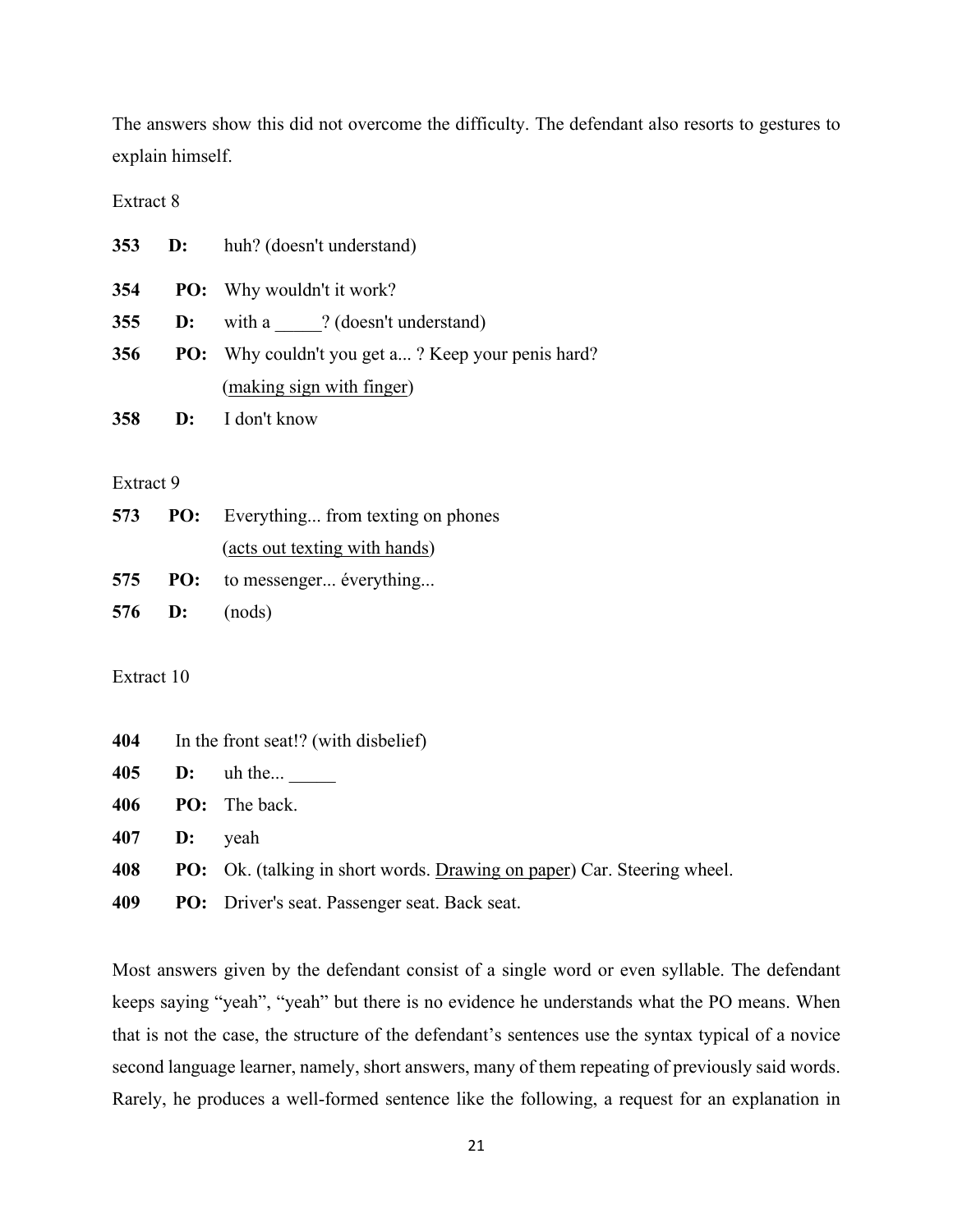Spanish. *Can you explain a little bit in … in Spanish?* (Line: **26**). Relatively long utterances in the defendant's answers are repetitive. The length of these sentences is due to the joining of short expressions, all connected by the most frequent conjunctions *and* and *then***.**

The defendant's speech in English shows other novice characteristics less consequential for the understanding of the conversation. For example, he uses the phrase \**I am seriously* 10 times but this does not block comprehension. It is just his particular rendition of *I am serious* (Lines: **256; 448; 455; 527; 530; 612; 624; 848; 968**).

A final observation concerns body language, hesitations, pauses, nodding, etc. that are not registered in ordinary writing and may not seem to the casual observer to be explicit communications. They do, however, provide important information to a trained conversation analyst. "Laugh tokens" indicate nervousness, for example. Defendant's laugh tokens are: *Heh*, *Hih*, *Hn* which indicate nervousness. Frequent nervous laughter suggests that he feels his conversation with PO is not going well.

In this section we have analyzed the defendant's English and concluded that it is very rudimentary with regard to the subject about which he is being questioned. His answers are short, oftentimes monosyllabic. He cannot understand the questions the PO asks due to lack of vocabulary and low command of English structures. This linguistic disparity in and of itself creates more tension than one would expect if the two participants were both native English speakers. The course of the interaction in this encounter was profoundly influenced by lack of parity. PO's sentences in English are fully-formed, while the defendant's answers are limited to: *No, yep, OK, yeah, I do, mhm, a little bit*. He uses numbers (date of birth, address and telephone number). However, using basic numbers in a second language is not considered evidence of a high level of language proficiency.

On the other hand, the police officer uses short sentences in Spanish but gives no evidence of high level of proficiency in that language. The interrogated subject, the defendant, uses English and demonstrates a low proficiency in it. The defendant in our case should be considered an *emergent bilingual*; in the future he may succeed in learning English as an additional language. In the meantime, he should have been interrogated with the assistance of a certified interpreter. The common situation of incipient bilingualism affects minority rights, education of minorities and national language policies but this is not taken into consideration by the justice system in the U.S.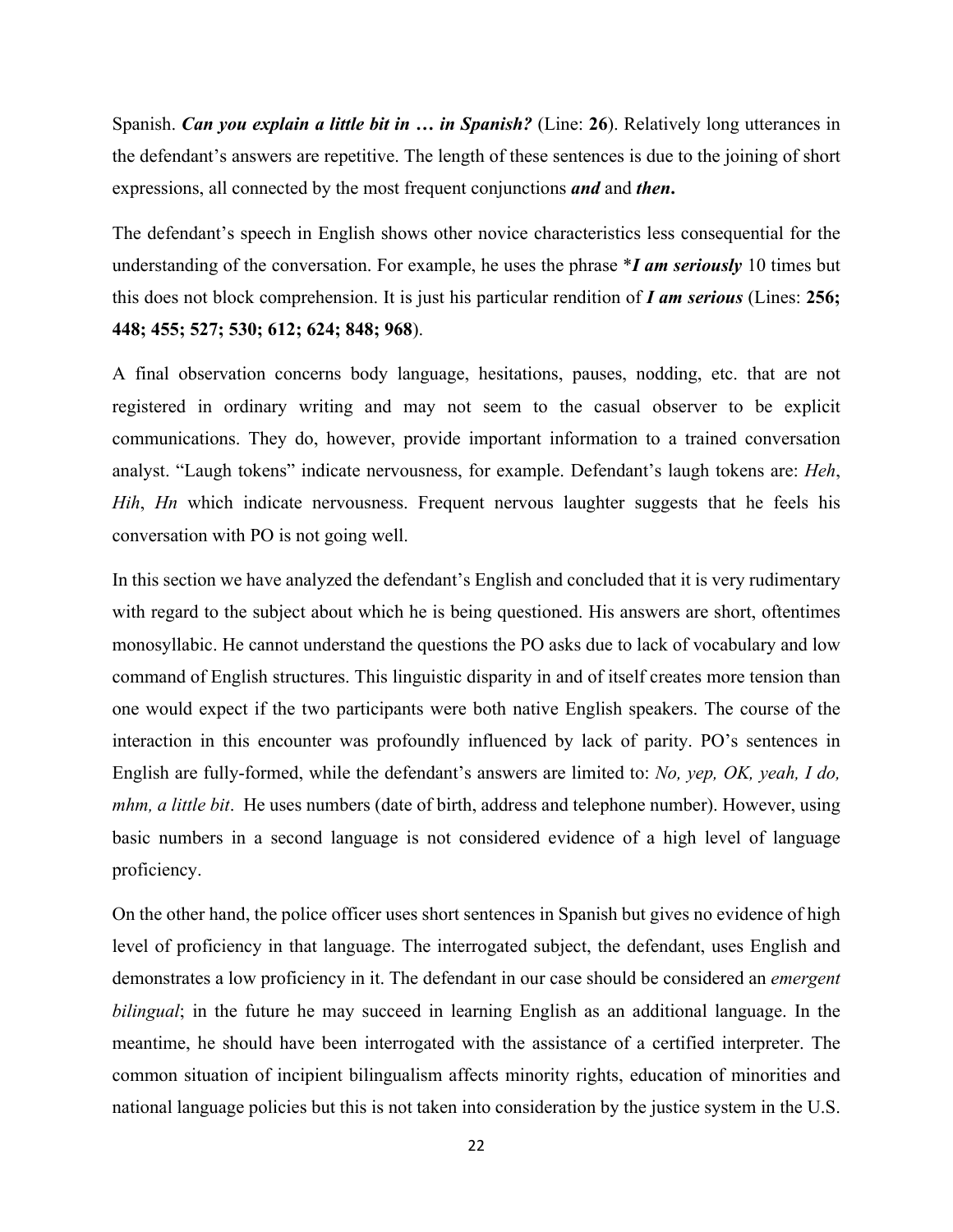#### **6. - Conclusion**

Through our analysis of the data we have shown that the defendant does not have sufficient command of English to understand the questions, let alone to respond appropriately. Linguistic asymmetry between participants resulted in linguistic difficulties that impeded successful communication and introduced a barrier to understanding the *Miranda* warning. The analysis focused on the impediments to the progress of NS-NNS interaction and not on the participants' grammatical correctness. It is obvious that an interpreter was needed but one was not provided.

The analyzed data warrants two observations. First, the defendant has language difficulties and is sometimes unable to understand what the PO says to him. The defendant asks for explanations in Spanish but they are not provided. The PO provides only token Spanish such as *Entiende?* 'Do you understand?' Or *Entiende número tres?* 'Do you understand number three?' The conversation shows limited mutual understanding. Second, based on the linguistic profile of the defendant, and the fact that participants do not share linguistic resources, there are doubts but not evidence about the defendant's Miranda warning comprehension.

The findings presented here provide further examples of the challenges that the legal system faces in a multilingual society where English is not the dominant language of the persons involved. Knowledge of potential interactional trouble spots is crucial for institutions that perform their activities mostly in and through language exchanges. Legal institutions are one example of an institution of this sort. The fact that the defendant was not capable of following the PO's questioning due to the former's lack of English made the interrogation flawed if not useless.

We would like to increase public awareness of the fact that the language proficiency of nonnative defendants/detainees is highly relevant to the administration of justice. We intend to contribute to technical solutions that would lessen language-derived inequities.

#### **Conventions used in the transcription**

The transcription identifies the participants as  $PO =$  Police Offices and  $D =$  Defendant.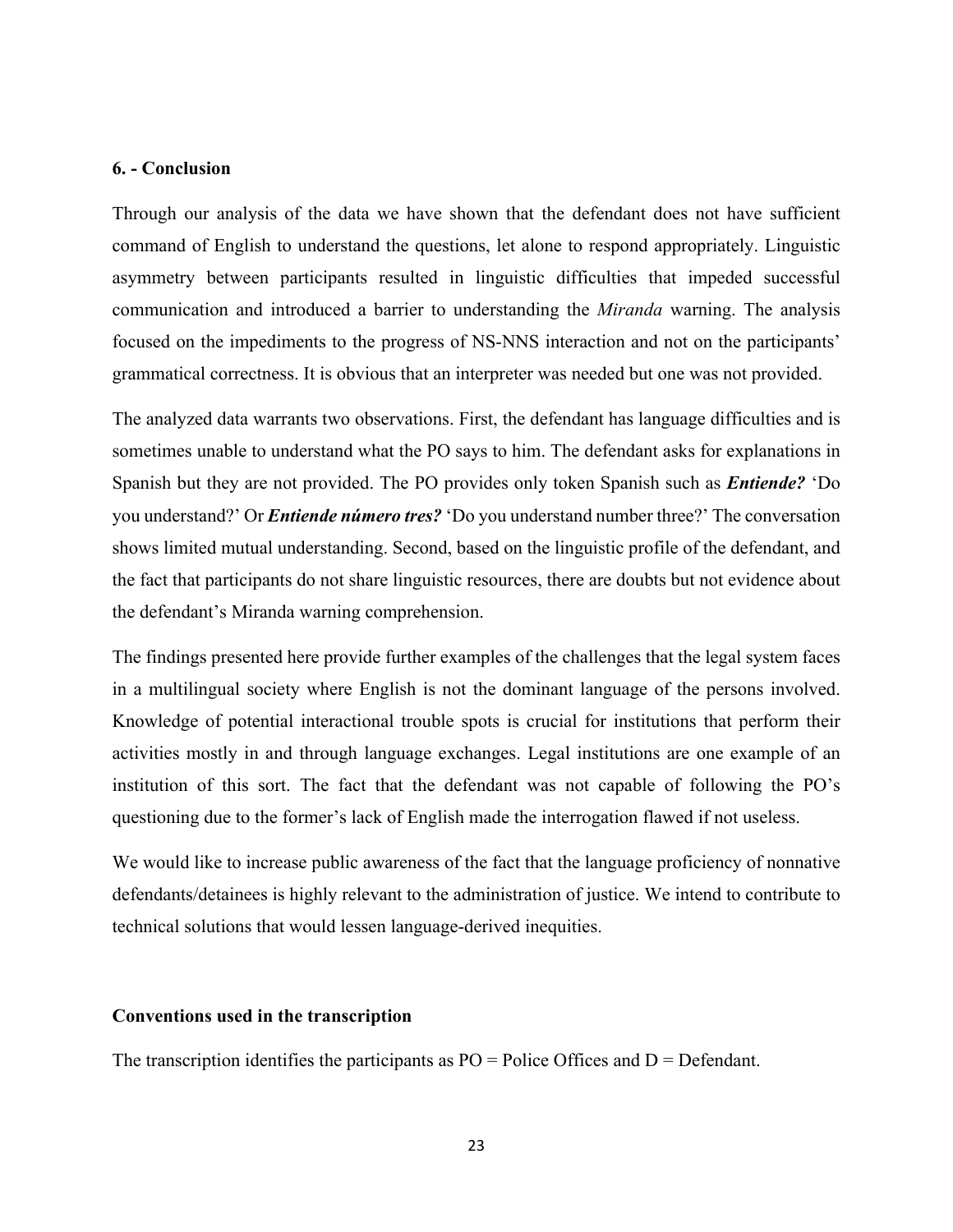| 925                      | Line notation, indicating the registered sentence in the transcription |
|--------------------------|------------------------------------------------------------------------|
|                          | Stretch of unclear or unintelligible speech                            |
| Plain italics            | Words that serve as an example in the text of the analysis             |
| <b>Italics and bold</b>  | Spanish words in the interrogatory                                     |
| Stressed vowel           | Adding emphasis as in relátionship éverything                          |
| (.)                      | Very short untimed pause                                               |
| $\overline{\mathcal{L}}$ | Ordinary question                                                      |
| (?)                      | Indication of transcriber's doubt about a word                         |
|                          | Impression of an incomplete expression                                 |
| $($ )                    | Non-verbal actions or analyst's comments                               |
| [Bracketed]              | English translations located below the original utterance,             |
|                          | e.g. Entiende?                                                         |
|                          | [Do you understand?]                                                   |
| ∗                        | Erroneous linguistic form (verb tense, pronoun, lexicon, etc.)         |
| $*$ $*$ $*$              | Total lack of understanding between the participants                   |

# **Cases cited**

*Iowa v. Ortiz*. [2009] 766 N.W.2d 244.

*Miranda v. Arizona*. [1966] 384 U.S. 436, 86 S.Ct.1602, 16 L.Ed.2d 694.

*State v. Reyes*. [2011] 794 N.W.2d 886 (Neb.App.).

*United States v. Al-Cholan*. [2010] 610 F.3d 945 (6th Cir.).

*United States v. Perez-Lopez.* [2003] 348 F.3d 839, 848 (9th Cir.).

*United States v. Marquez*. [2010] 605 F.3d 604 (8th Cir.).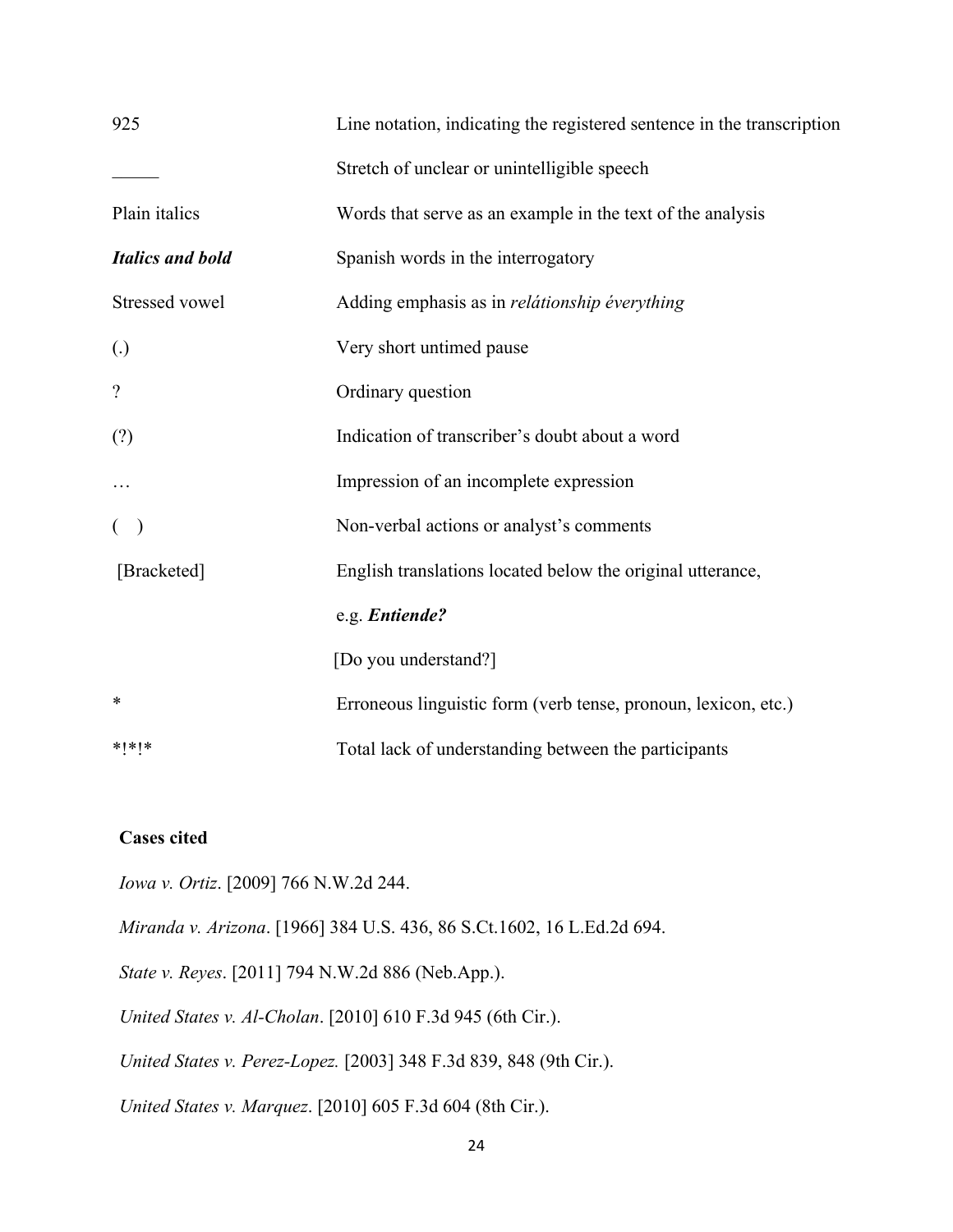#### **Bibliography cited**

- ACFL.2016.http://www.actfl.org/publications/guidelines-and-manuthedefendant/actfl-proficiency-guidelines-2012 (Accessed on March 10, 2016).
- Acosta, Alex. 2016. Interviewed for *Lawyers Push for Spanish-Language Miranda Warnings* by Allison Aubrey, "All Things Considered", National Public Radio, August 13, 2016, 5:00 p.m. Audio format.
- Benneworth-Gray, Kelly. 2014. 'Are you going to tell me the truth today?' Invoking obligations of honesty in police-suspect obligations of honesty in police-suspect interviews. The International Journal of Speech, Language and the Law, vol. 21.2 251-277.
- Berk-Seligson, S. 2000. Interpreting for the police: Issues in pre-trial phases of the judicial process. *Forensic Linguistics*, 7:212-237.
	- \_\_\_\_\_. 2002. *The Bilingual Courtroom: Court Interpreters in the Judicial Process*. Chicago: University of Chicago Press.

\_\_\_\_\_. 2009. *Coerced Confessions: The Discourse of Bilingual Police Interrogations*. Berlin, NY: Mouton de Gruyter.

- Connell, J. and R. Valladares. 2001. Cultural factors in motions to suppress. The Champion. https://www.nacdl.org/Champion.aspx?id=22754 (Accessed on Dec. 11, 2016)
- Crawford, J. 2000. *At War with Diversity: U.S. Language Policy in the Age of Anxiety*. Clevedon: Multilingual Matters.
- Drew, P., Chatwin, J. and Collins, S. 2001. Conversation Analysis: a method for research into interactions between patients and health-care Professionthe defendant. *Health Expectations* 4:58-70.
- Eggins, S. and Slade, D. 2004. *Analysing Casual Conversation*. London: Equinox.
- English, F. 2010. Assessing non-native speaking detainees' English language proficiency. In *The Routledge Handbook of Forensic Linguistics*. Ed. M. Coulthard and A. Johnson. London and New York: Routledge, 423-439.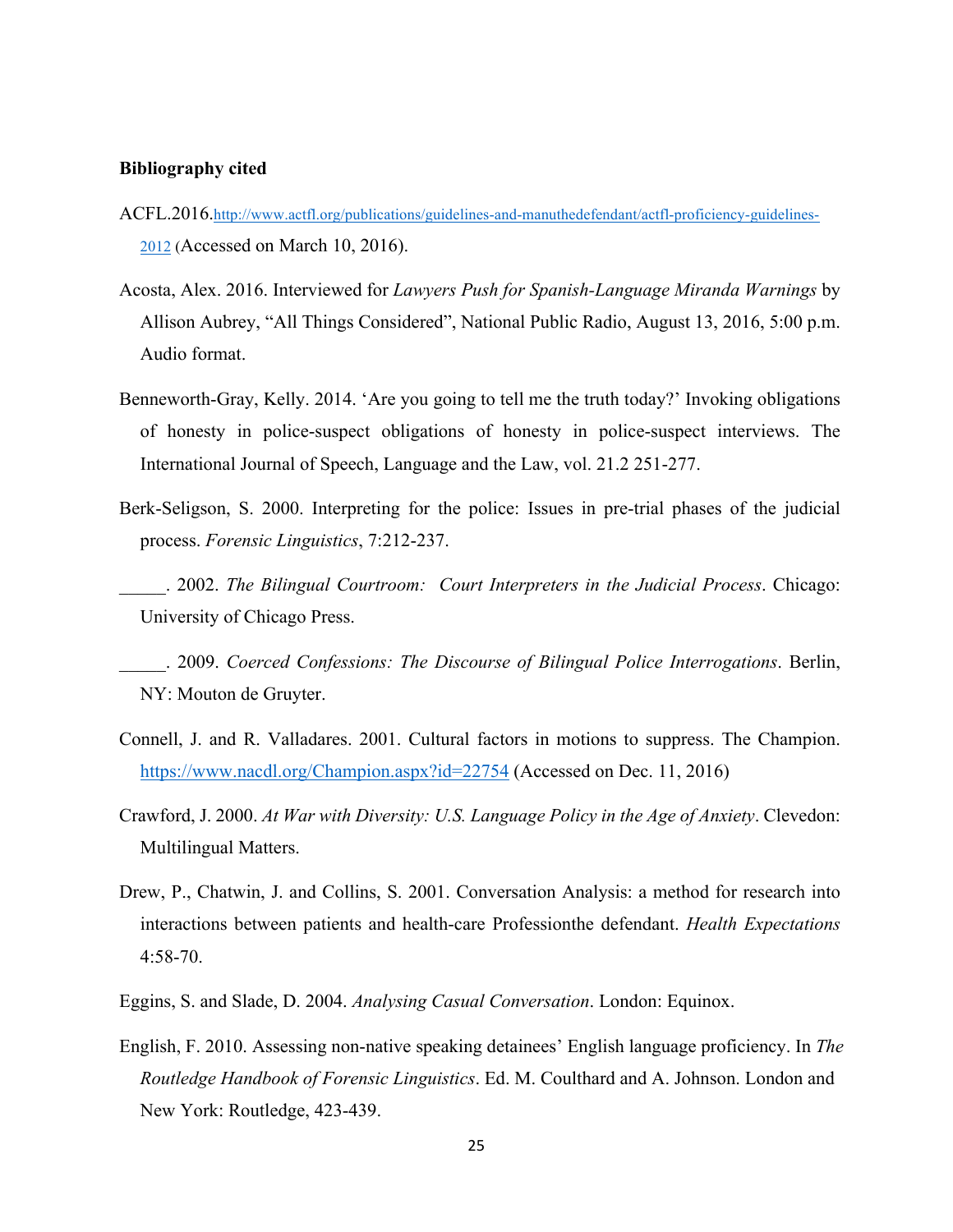- Fairclough, N. 2003. *Analysing Discourse: Textual Analysis for Social Research*. London: Routledge.
- Flores, N. and M. Lewis. 2016. From truncated to sociopolitical emergence: A critique of superdiversity in sociolinguistics. *IJSL* 246:97-124.
- Garcia, Ofelia. 2009. *Bilingual Education in the 21st Century: A Global Perspective*. Willey-Blackwell.
- Garfinkel, E. 1967. *Studies in Ethnomethodology*. Englewood Cliffs, N.J.: Prentice-Hall.
- Garner, Mark. 2007. Techniques of Analysis. In *The Routledge Companion to Sociolinguistics*. Llamas, C., Mullany, L., Stockwel, P, eds. London: Routledge, 41-47.
- Goffman, E. 1972. *Interaction Ritual: Essays on Face-to-Face Behaviour*. London: Allen Lane.
- Gumperz, J.J. 2001 [1982]. Interethnic Communication. In *Discourse Theory and Practice: A Reader*. M, Wetherell, S. Taylor and S. Yates, eds. Los Angeles: Sage. 138-149.
- Holt, E. and A. Johnson. 2013. Socio-pragmatic aspects of legal talk: police interviews and trial discourse. In *The Routledge Handbook of Forensic Linguistics*. Ed. M. Coulthard and A. Johnson. London and New York: Routledge, 21-36.
- Llamas, C., Mullany, L., Stockwel, P, Eds. *The Routledge Companion to Sociolinguistics*. London: Routledge.
- Mehan, H. 2001. The Construction of an LD Student: A case Study in the Politics of Representation. In *Discourse Theory and Practice: A Reader*. M, Wetherell, S. Taylor and S. Yates, eds. Los Angeles: Sage. 345-363
- Oberlander, Lois B. and Naomi E. Goldstein. 2001. A Review and Update on the Practice of Evaluating *Miranda* Comprehension. Behavioral Sciences and the Law. 19: 453-471.
- Roy, J. 1990. The difficulties of limited-English proficient individuals in legal settings. In Rieber, R. and W. Stewart, eds. *The language scientist as expert in the legal setting: Issues in forensic linguistics*. New York: The New York Academy of Sciences, pp. 73-83.